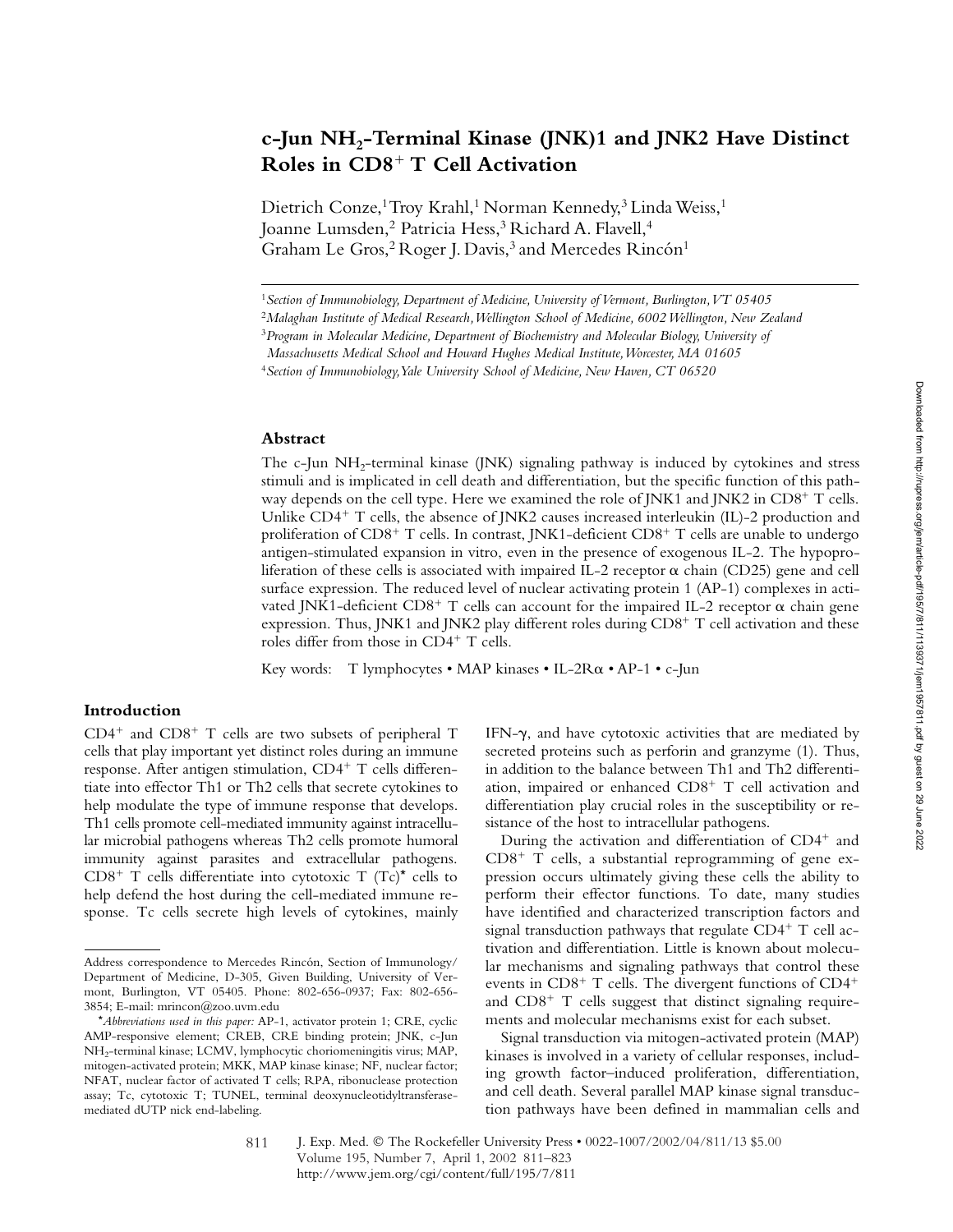implicated in the control of the immune response (2–4). These pathways include the extracellular signal–regulated kinases (ERKs)  $(5, 6)$ , c-Jun NH<sub>2</sub>-terminal kinases (JNKs, also known as SAPKs) (7, 8), and p38 MAP kinases (9–11).

JNK, like the other MAP kinases, requires dual phosphorylation of threonine and tyrosine residues within the protein kinase subdomain VIII by MAP kinase kinases (MKKs). MKK4 (SEK1) and MKK7 phosphorylate JNK in response to environmental stress and mitogenic factors (12–17). While MKK7 specifically regulates JNK, MKK4 has been shown to also activate p38 MAP kinase (12, 18). Mice deficient for either MKK4 or MKK7 are embryonic lethal (19–22). Interestingly, studies of *Mkk4<sup>-/-</sup>*, *Mkk7<sup>-/-</sup>*, or *Mkk4<sup>-/-</sup>Mkk7<sup>-/-</sup>* murine embryonic fibroblasts have shown that MKK4 and MKK7 differentially regulate the JNK signal transduction pathway (17). In addition, studies of chimeric mice containing either MKK4 or MKK7-deficient CD4- T cells have shown that both of these kinases are required for the normal functioning of peripheral T cells (19–21). Recently, it has been shown that  $Mkk7^{-/-}$ chimeric mice also have dramatic B cell and mast cell abnormalities (22). Together these studies support the critical role of the JNK signaling pathway in the immune response.

Within the JNK group of MAP kinases, three genes have been identified, *Jnk1*, *Jnk2*, and *Jnk3* (2, 4). In addition, 10 isoforms generated by alternative splicing have been identified. Each isoform differs in its interaction with specific substrates, such as c-Jun, Elk-1, and ATF2 (23). JNK has also been shown to phosphorylate and regulate the transcription activities of JunB (24) and nuclear factor of activated T cells (NFAT) (25, 26). *Jnk3* is selectively expressed in heart, brain, and testis, whereas *Jnk1* and *Jnk2* are constitutively expressed in many tissues, except spleen and lymph nodes (27, 28). Recent studies have shown that *Jnk1* and *Jnk2* gene expression is induced in peripheral CD4- T cells after in vitro and in vivo activation (28). In T cells a costimulatory signal mediated by CD28 is required to induce JNK activity (28, 29). Activation of JNK in thymocytes appears to be required for negative selection (30–33). Studies using mice deficient of *Jnk2* or *Jnk1* have shown that JNK2 is required for IFN- $\gamma$  production by peripheral CD4<sup>+</sup> T cells and subsequent Th1 differentiation in vitro (34) whereas JNK1 appears to be a negative regulator of Th2 differentiation in vitro (35). In correlation, mice deficient for *Jnk1* are unable to resolve *Leishmania major* infections in vivo due to predominant Th2 responses (36). Mice deficient for both *Jnk1* and *Jnk2* are embyronic lethal due to increased cell death in the developing forebrain (37, 38). Recent studies of chimeric mice containing  $Jnk1^{-/-}Jnk2^{-/-}$ compound mutant  $CD4^+$  T cells confirm that JNK is required for effector function but not for CD4<sup>+</sup> T cell activation (21). In contrast, other groups using total T cells from JNK2 (31) or JNK1-deficient mice (32) have shown that the JNK signaling pathway is required for T cell activation and IL-2 production.

In this study, we have examined the role of the JNK signaling pathway in CD8<sup>+</sup> T cell function. Activated

CD8<sup>+</sup> T cells that lack JNK2 hyperproliferate due to increased IL-2 production whereas activated CD8<sup>+</sup> T cells that lack JNK1 hypoproliferate due to reduced expression of the  $\alpha$  chain of the IL-2 receptor. These results therefore indicate that JNK1 and JNK2 have distinct roles in  $CD8^+$ T cell activation.

#### **Materials and Methods**

*Mice. Jnk1<sup>-/-</sup>* and *Jnk2<sup>-/-</sup>* mice have been described previously (34, 35). These mice are on the C57BL/6 background (The Jackson Laboratory). The animal infection procedures used in this study were approved by the Wellington School of Medicine Animal Ethics Committee and performed in accordance with the guidelines of the University of Otago, New Zealand. All other procedures performed on the animals used in this study are in accordance with the institutional guidelines of the Animal Care Facility at the University of Vermont.

*Virus Infection.* The A/HKx31 (H3N2) influenza A virus is a laboratory-generated recombinant with the external surface components of A/Aichi/2/68 (H3H2) and the internal components of A/PR8/8/34 (H1N1) (39). Virus stocks were grown and viral titers were determined as described previously (40). Mice were anesthetized with an intraperitoneal injection of a mixture of ketamine and xylazine (Phoenix) and 12 hemagglutination units of virus were administered by intranasal inoculation.

Virus titers in the lung tissue of infected mice were determined using the Madin-Darby kidney cell assay as described previously (40). Virus titers were graphed by interpolation of the last dilution that showed hemagglutination.

Antibody production in infected mice was measured by ELISA using purified Influenza HKx31 antigen (10  $\mu$ g/ml; SPAFAS) as described previously (41).

Cell Preparation and Surface Staining. Total CD8<sup>+</sup> T cells were isolated from spleen and lymph nodes by negative selection using anti-NK 1.1 (BD PharMingen), anti-CD4 (GK 1.5), anti-Mac1 (BD PharMingen), and anti-MHC class II mAbs followed by depletion with magnetic beads (PerSeptive Biosystems) as described previously (42–44). Total CD4<sup>+</sup> T cells were similarly isolated from spleen and lymph nodes with anti-NK1.1, anti-CD8, anti-Mac1, and anti-MHC class II mAbs.  $CD8^+$  or  $CD4^+$  T cells (10 $^6$ cells/ml) were activated with plastic-immobilized anti-CD3 ( $2C11$ ; 5  $\mu$ g/ml) in the presence or absence of soluble anti-CD28 mAb (1 µg/ml; BD PharMingen), IL-2 (50 U/ml; R&D Systems), and anti-IL-2 mAbs (10  $\mu$ g/ml; BD PharMingen).

Expression of IL-2R $\alpha$  (CD25) was determined by cell surface staining and flow cytometry (EPICS; Coulter), using a cychrome-conjugated anti-CD8 mAb and a PE-conjugated anti-CD25 mAb (BD PharMingen).

*Proliferation and Measurement of Cytokine Production.* The proliferative response of purified  $CD8^+$  T cells was determined by measurement of [3H]thymidine (Amersham Pharmacia Biotech) incorporation after 3 d.  $IC_{50}$  values were calculated by nonlinear regression.

ELISAs were performed using purified anti-IFN- $\gamma$  or anti-IL-2 mAb  $(2 \mu g/ml)$ , biotinylated anti-IFN- $\gamma$  or anti-IL-2 mAb, horseradish peroxidase–conjugated avidin D  $(2.5 \mu g/ml)$ ; Vector Laboratories), peroxidase substrate and reaction stop solutions (Kirkegaard and Perry Laboratories, Inc.) following the recommended protocol (BD PharMingen). Recombinant mouse IFN- $\gamma$  (GIBCO BRL) and mouse IL-2 (R&D Systems) were used as standards.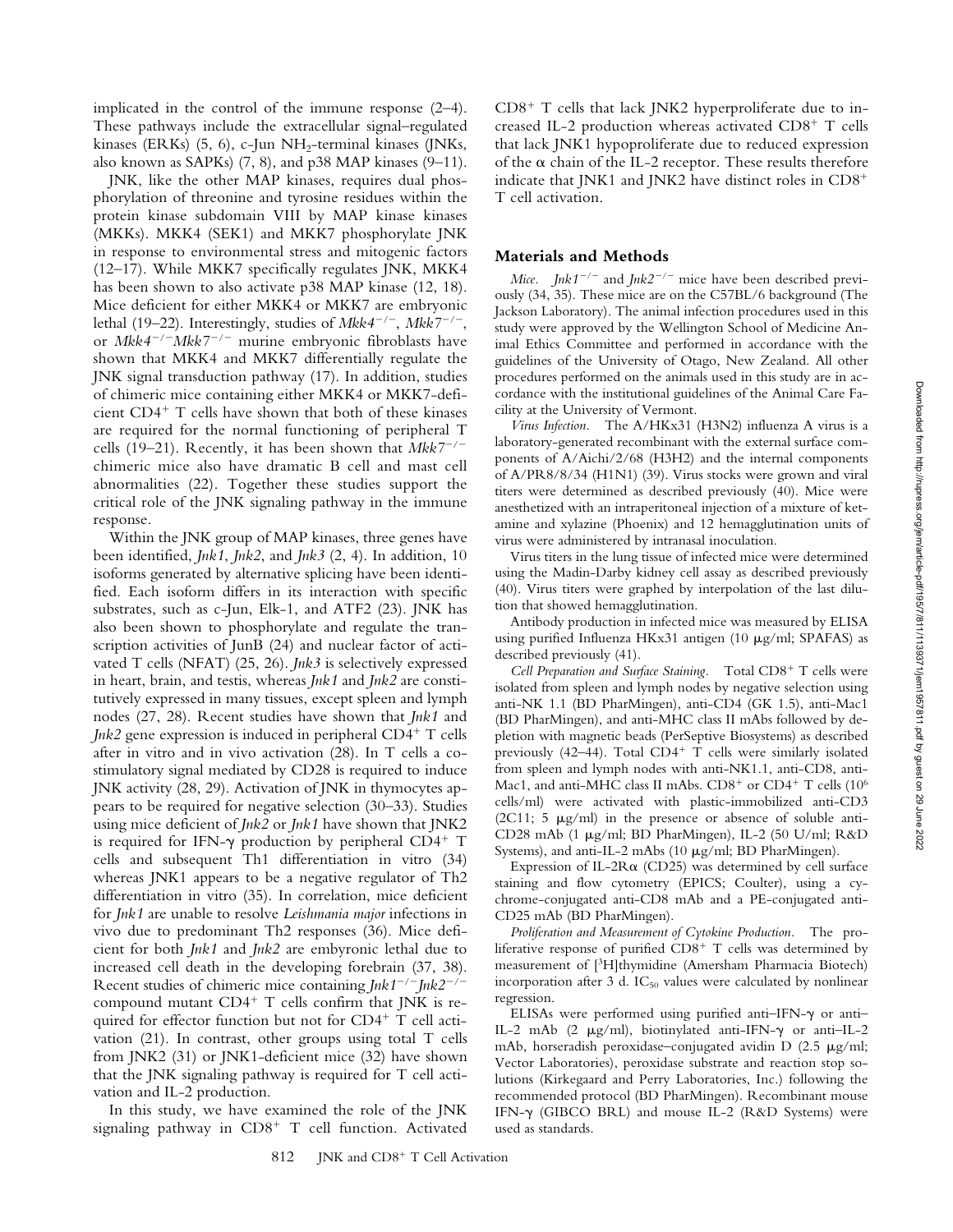*Cell Viability and Terminal Deoxynucleotidyltransferase-mediated* dUTP Nick End-labeling Staining. Apoptosis of total CD8<sup>+</sup> T cells was determined by the terminal deoxynucleotidyltransferasemediated dUTP nick end-labeling (TUNEL) assay (BD Phar-Mingen) following the manufacturer's recommended protocol.

*Western Blot Analysis.* c-Jun expression was measured by immunoblot analysis using a polyclonal antibody raised against or c-Jun (Cell Signaling Technologies) following the manufacturer's protocol. JNK protein levels were measured by immunoblot analysis using an anti–human JNK mAb (BD PharMingen) (28). Blots were then stripped and reprobed with an anti-actin mAb (AC40; Sigma-Aldrich). Immune complexes were detected by enhanced chemiluminescence (Kirkegaard & Perry Laboratories, Inc.).

*Protein Kinase Assays.* Protein kinase assays were performed as described (7). Cell lysates were incubated in Triton lysis buffer (20 mM Tris pH 7.4, 1% Triton X-100, 10% glycerol, 137 mM NaCl, 2 mM EDTA, 25 mM β-glycerophosphate, 1 mM sodium orthovanadate, 2 mM pyrophosphate, 1 mM phenylmethylsulfonyl fluoride, 10  $\mu$ g/ml leupeptin) with GST-c-Jun immobilized on GSH-agarose beads. After 12 h at 4°C, the beads were washed extensively in lysis buffer followed by kinase assay buffer (25 mM HEPES pH 7.4, 25 mM  $\beta$ -glycerophosphate, 25 mM MgCl<sub>2</sub>, 0.1 mM sodium orthovanadate, 0.5 mM DTT) and the activity of the bound JNK was detected by the addition of  $[\gamma^{-32}P]ATP$  for 30 min at  $30^{\circ}$ C. The reaction products were resolved by SDS-PAGE and the incorporation of [32P]phosphate was quantitated by PhosphorImager analysis (Molecular Dynamics).

*Northern Blot Analysis and Ribonuclease Protection Assays.* Total RNA from CD8<sup>+</sup> T cells was isolated using the Ultraspec RNA isolation reagent (Biotecx Laboratory) as recommended by the manufacturer. 7  $\mu$ g of RNA was examined by Northern blot as described previously (45). Specific cDNA probes for *Jnk1* and *Jnk2* (28) were labeled with [32P]dCTP using the Random Primer Kit (Stratagene).

Total RNA was extracted as above.  $2-3$   $\mu$ g of total RNA was examined by ribonuclease protection assay (RPA) using [32P]UTP-labeled RNA probes transcribed in vitro from mCK-1 and mCR-3 DNA templates provided in the RPA kit following the manufacturer's recommended protocol (BD PharMingen).

*Nuclear Extracts and Electrophoretic Mobility Shift Assays.* Nuclear extracts from CD8<sup>+</sup> T cells or CD4<sup>+</sup> T cells (2–3  $\times$  10<sup>6</sup>) were made as described previously (46, 47). Binding reactions for the electrophoretic mobility shift assays (EMSAs) were performed using 2  $\mu$ g of nuclear protein and a [32P]dCTP-end-labeled double strand oligonucleotide as described previously (43). The oligonucleotides used in this study are as follows: activating protein 1 (AP-1) (5 -GTCGACGTGAGTCAGCGCGC-3 ) (48, 49); IL-4-NFAT (5 -GTAATAAAATTTTCCAATGTAAA-3 ) (50); cyclic AMP-responsive element (CRE) (5'-GATCTCTCT-GACGTCAGCCAAGGAGGAGGCC-3') (51); and IL-2Ra/ AP-1(5'-GCTTTGTTGAGTCTTCTGG-3') (52). 2 µl/reaction of anti-Jun family rabbit antiserum was used per reaction in competition studies.

*Luciferase Activity.* Luciferase activity in cell extracts was measured as described previously (53) using the Luciferase Assay kit (Promega).

### **Results**

*Normal Viral Immune Response in JNK2-deficient Mice.* We have previously shown that CD4<sup>+</sup> T cells from JNK2deficient ( $Jnk2^{-/-}$ ) mice had reduced IFN- $\gamma$  production

and impaired Th1 differentiation in vitro whereas Th2 differentiation was unaffected (34). To determine whether JNK2 was required for a Th1 immune response in vivo, wild-type and  $Jnk2^{-/-}$  mice were intranasally inoculated with the HKx31 strain of the human influenza virus. Both wild-type and  $Jnk2^{-/-}$  mice developed nonfatal pneumonia and displayed clinical signs of infection characterized by anorecticism, increased respiratory rates, ruffled fur, and grayish atelectatic areas on the lungs (data not shown). Furthermore, the size of the mediastinal lymph node increased in both wild-type and *Jnk2<sup>-/-</sup>* mice after infection (data not shown). To examine virus titers, lung tissue was harvested from wild-type and  $Jnk2^{-/-}$  mice at different time points following the intranasal inoculation with HKx31. The virus titers in the lung tissue of  $Jnk2^{-/-}$  mice were similar to those observed in wild-type mice at the peak of infection (day 4; Fig. 1 A). Moreover, similar levels of virus-specific IgG1 and IgG2A antibodies were detected in the serum of infected  $Jnk2^{-/-}$  and wild-type mice (Fig. 1, B and C). Thus, despite the impaired Th1 differentiation in vitro, the absence of JNK2 did not interfere with the in vivo antiviral immune response.



**Figure 1.** In vivo viral immune response in the JNK2 deficient mice. (A) Virus titers in the lung tissue of infected wildtype (WT) and  $Jnk2^{-/-}$  mice were determined at different time points during influenza infection. Open circles represent individual infected wild-type mice; filled circles represent individual infected  $Jnk2^{-/-}$  mice; (**X**) represents the geometric mean for wild-type mice; (\*) represents the geometric mean for  $Jnk2^{-/-}$  mice. (B and C) Serum was collected from infected wild-type and  $Jnk2^{-/-}$  mice at different time points during influenza infection. Virus-specific IgG1 (B) and virus-specific IgG2A (C) Ab levels were determined by ELISA.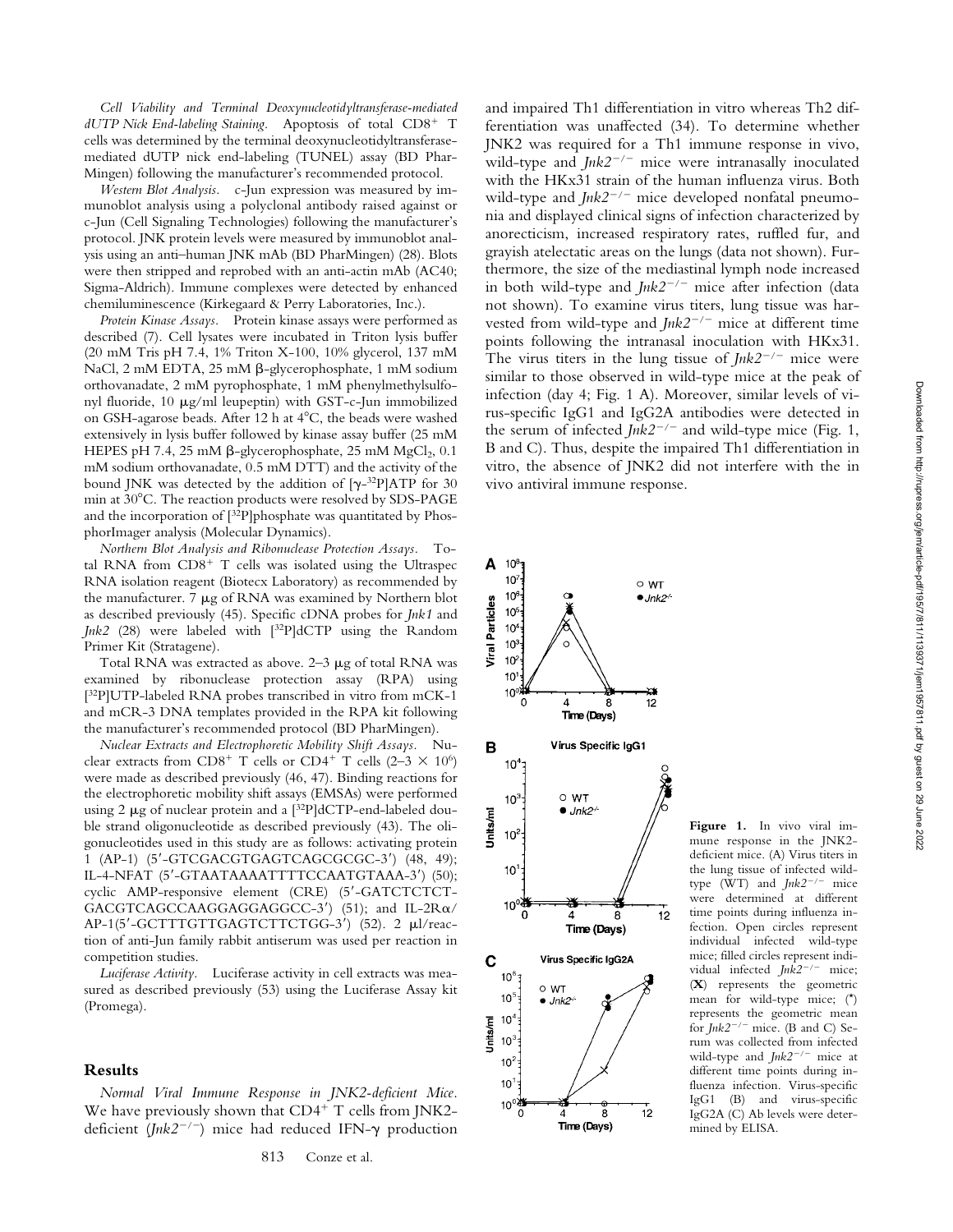*Regulation of the JNK2 During CD8*- *T Cell Activation.* CD4- T cells play an important role in mediating the antiviral immune response. However, during the influenza infection in mice, CD8<sup>+</sup> T cells play a critical role in viral clearance from the host during the influenza infection. As the function of JNK2 in CD8<sup>+</sup> T cells remained unknown, it was possible that the presence of functional CD8<sup>+</sup> T cells in the  $Ink2^{-/-}$  mice compensated for their impaired Th1 response. To investigate the role of JNK2 in CD8<sup>+</sup> T cells, we examined JNK activity in CD8<sup>+</sup> T cells isolated from wild-type mice in response to stimulation with anti-CD3 and anti-CD28 mAbs. Similar to the delayed kinetics of JNK activation in CD4<sup>+</sup> T cells (28), activation of JNK in CD8<sup>+</sup> T cells required long periods of stimulation ( $\sim$ 24 h; Fig. 2 A). We have previously shown that the delayed kinetics of JNK activation in CD4<sup>+</sup> T cells was due to the low level of JNK1 and JNK2 proteins in freshly isolated cells and upregulation of *Jnk1* and *Jnk2* gene expression after stimulation (28). To determine whether the increase in JNK activity in activated CD8<sup>+</sup> T cells correlated with increased *Jnk1* and *Jnk2* gene expression, we examined *Jnk1* and *Jnk2* mRNA levels in CD8<sup>+</sup> T cells after stimulation with anti-CD3 and anti-CD28 mAbs by Northern blot analysis. Low levels of *Jnk1* and *Jnk2* mRNA were present in freshly isolated CD8- T cells while high levels of *Jnk1* and *Jnk2* mRNA were found in activated CD8<sup>+</sup> T cells (Fig. 2 B). In correlation, high levels of JNK1 and JNK2 protein were present in activated  $CD8^+$  T cells (Fig. 2 C).

To determine whether JNK2 contributed to the JNK activity observed in  $CD8<sup>+</sup>$  T cells, we examined total JNK activity in CD8<sup>+</sup> T cells isolated from wild-type and *Jnk2<sup>-/-</sup>* mice activated with anti-CD3 and anti-CD28 mAbs. Reduced levels of JNK activity were observed in activated CD8<sup>+</sup> T cells from *Jnk2<sup>-/-</sup>* mice compared with activated wild-type CD8<sup>+</sup> T cells (Fig. 2 D). These data indicated that JNK2 contributed to the total JNK activity in CD8<sup>+</sup> T

cells and that the presence of JNK1 did not completely compensate for the absence of JNK2.

*JNK2 Is a Negative Regulator of CD8*- *T Cell Activation.* To determine whether the lack of JNK2 could affect  $CD8<sup>+</sup>$  T cell activation, we examined the proliferative response of *Jnk2<sup>-/-</sup>* CD8<sup>+</sup> T cells. Increased proliferation of *Jnk2<sup>-/-</sup>CD8<sup>+</sup>* T cells was observed compared with wildtype CD8<sup>+</sup> T cells after activation with anti-CD3 and anti-CD28 mAbs (Fig. 3 A). Despite the high rate of proliferation, no differences in the surface expression of activation markers (CD25 [IL-2 $Ra$ ], CD69, CD44) were observed between activated wild-type and *Jnk2<sup>-/-</sup>* CD8<sup>+</sup> T cells (data not shown). Increased proliferation was also observed when *Jnk2<sup>-/-</sup>CD8<sup>+</sup>* T cells were activated with Concavalin A and antigen-presenting cells (data not shown). In correlation with our in vitro results, increased expansion of CD8<sup>+</sup> T cells in *Jnk2<sup>-/-</sup>* mice has also been observed during the lymphocytic choriomeningitis virus (LCMV) infection in vivo (Arbour et al. in this issue [53a]).

Previous studies have demonstrated that the activation of JNK signaling pathway is implicated in cell death (for a review, see reference 4). We examined whether the increased proliferation of CD8<sup>+</sup> T cells from *Jnk2<sup>-/-</sup>* mice was due to increased resistance of these cells to activationinduced death. CD8<sup>+</sup> T cells from wild-type and *Jnk2<sup>-/-</sup>* mice were activated with anti-CD3 and anti-CD28 mAbs and cell death was determined by the TUNEL assay. Similar percentages of apoptotic cells were observed in freshly isolated and activated wild-type and *Jnk2<sup>-/-</sup>* CD8<sup>+</sup> T cell populations (Fig. 3 B). These data indicated that the absence of JNK2 did not affect the ability of these cells to undergo cell death.

IL-2 is the major growth factor for CD8<sup>+</sup> T cells. IL-2 is also produced by CD8<sup>+</sup> T cells but to a much lesser extent than CD4<sup>+</sup> T cells. It was therefore possible that the increased proliferation of *Jnk2<sup>-/-</sup>CD8*<sup>+</sup> T cells resulted



814 JNK and CD8<sup>+</sup> T Cell Activation

Figure 2. Activation of the JNK signaling pathway in CD8<sup>+</sup> T cells. (A) Total CD8<sup>+</sup> T cells (10<sup>6</sup> cells/ml) from wild-type mice were stimulated with immobilized anti-CD3 (5  $\mu$ g/ml) and soluble anti-CD28 (1  $\mu$ g/ml) mAbs. Cells were harvested at the indicated time points, lysed, and cell extracts were assayed for JNK activity. Phosphorylated c-Jun was detected after SDS-PAGE by autoradiography. (B) *Jnk* expression was examined by Northern blot in CD8<sup>+</sup> T cells stimulated as in A for the indicated time periods. Expression of 28S ribosomal RNA was used as a control. (C) JNK expression was examined by Western blot analysis in CD8- T cells stimulated as in A for the indicated time periods. Actin expression was used as a control. (D) JNK activity was determined using cell extracts from freshly isolated (-) wild-type (WT) and  $Jnk2^{-/-}$  CD8<sup>+</sup> T cells and wild-type and  $Jnk2^{-/-}$  CD8<sup>+</sup> T cells stimulated as in A for 48 h.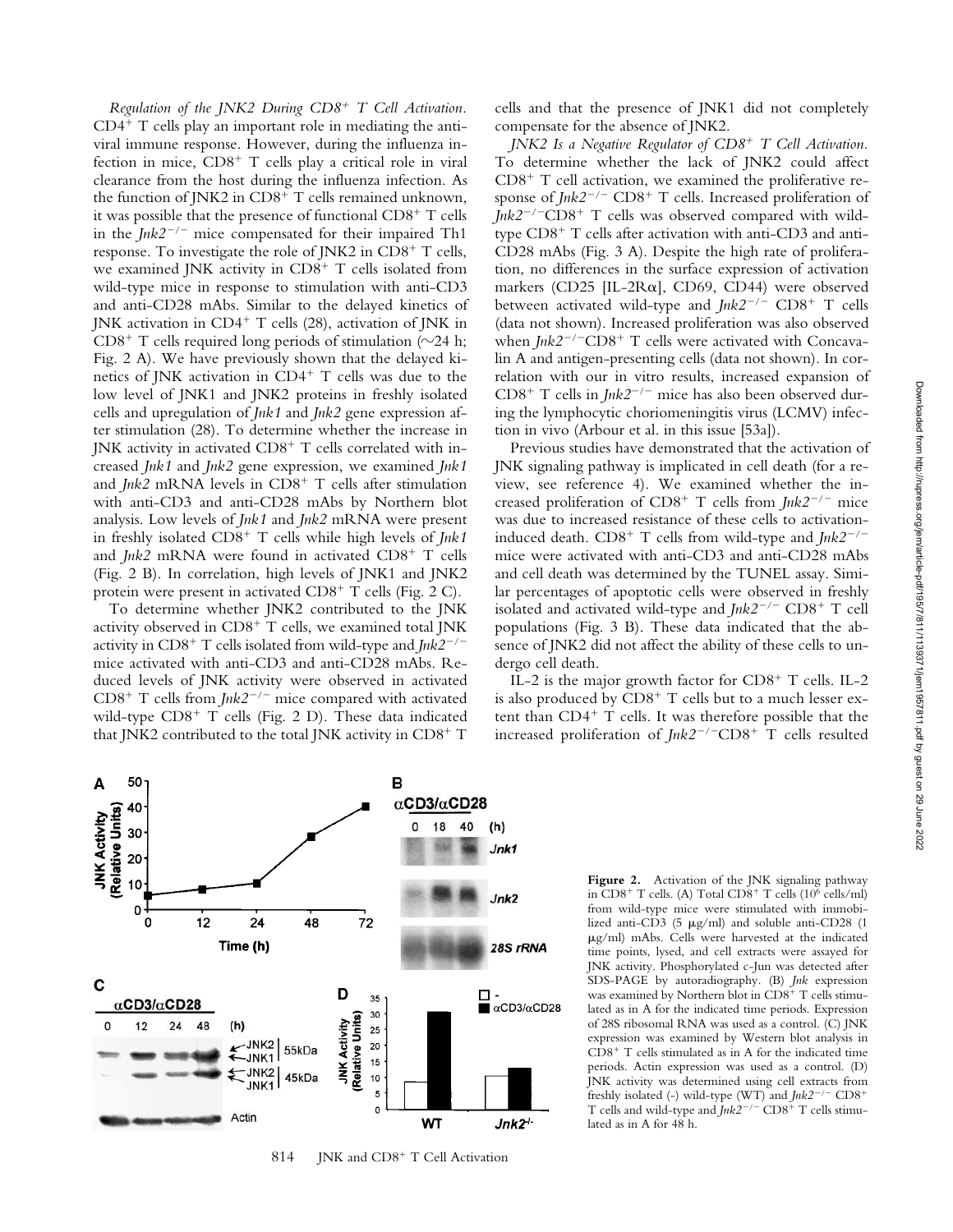

**Figure 3.** JNK2 is a negative regulator of CD8<sup>+</sup> T cells activation. (A) Total CD8<sup>+</sup> T cells (2.5 × 10<sup>5</sup> cells/ml) from wild-type (WT) and *Jnk2*<sup>-/-</sup> mice were stimulated with immobilized anti-CD3 (5  $\mu$ g/ml) alone or in combination with soluble anti-CD28 (1  $\mu$ g/ml) mAbs. The proliferative response was examined by [3H]thymidine incorporation. (B) Cell death determined by the TUNEL assay in freshly isolated (unstimulated) wild-type and *Jnk2/* CD8- T cells and wild-type and *Jnk2<sup>-/-</sup>* CD8<sup>+</sup> T cells (10<sup>6</sup> cells/ml) stimulated with anti-CD3 (5 µg/ml) and soluble anti-CD28 (1 µg/ml) mAbs for 24 h. Numbers represent the percentage of TUNEL-positive cells. TdT, terminal deoxynucleotidyltransferase. (C) Wild-type and *Jnk2<sup>-/-</sup>* CD8<sup>+</sup> T cells were stimulated as described in B for 48 h IL-2 production was determined by ELISA. (D) Cytokine gene expression was determined by RPA using RNA extracted from freshly isolated (–) Wild-type and *Jnk2<sup>-/-</sup>* (J2) CD8<sup>+</sup> T cells and wild-type and J2 CD8<sup>+</sup> T cells stimulated (+) as described in B for 24 h (E) Wild-type and *Jnk2<sup>-/-</sup>* CD8<sup>+</sup> T cells were stimulated as in B for 48 h IFN- $\gamma$  production was determined by ELISA. (F) CD8<sup>+</sup> T cells from wild-type and *Jnk*2<sup>-/-</sup> mice (2.5  $\times$  10<sup>5</sup> cells/ml) were stimulated with immobilized anti-CD3 (5  $\mu$ g/ml) and soluble anti-CD28 (1  $\mu$ g/ml) mAb in the presence of exogenous IL-2 (50 U/ml) or a neutralizing anti-IL-2 (10  $\mu$ g/ml) mAb. The proliferative response was analyzed by [3H]thymidine incorporation.

from increased production of IL-2. We therefore examined the IL-2 production by CD8<sup>+</sup> T cells isolated from wild-type and *Jnk2<sup>-/-</sup>* mice. Activated CD8<sup>+</sup> T cells from  $Jnk2^{-/-}$  mice produced increased levels of IL-2 compared with activated CD8<sup>+</sup> T cells from wild-type mice (Fig. 3 C). To determine whether the increased amount of IL-2 detected in the culture supernatant was due to increased production of IL-2 rather than reduced consumption, we examined IL-2 gene expression by an RPA. IL-2 mRNA was not detected in freshly isolated wild-type and  $Jnk2^{-/-}CD8^+$  T cells despite similar mRNA levels of the housekeeping genes L32 and GAPDH (Fig. 3 D). However, increased levels of IL-2 mRNA were detected in activated CD8<sup>+</sup> T cells from  $Jnk2^{-/-}$  mice compared with activated wild-type  $CD8^+$  T cells (Fig. 3 D) while the levels of L32 and GAPDH mRNA were similar (Fig. 3 D). A slight increase in the expression of IFN- $\gamma$  mRNA was also detected in activated *Jnk2<sup>-/-</sup>CD8<sup>+</sup>* T cells compared with activated wild-type CD8<sup>+</sup> T cells (Fig. 3 D). In correlation, higher amounts of IFN- $\gamma$  were detected in the culture supernatant of activated *Jnk*2<sup>-/-</sup>CD8<sup>+</sup> T cells (Fig. 3 E).

To determine whether the higher rate of proliferation observed in *Jnk2<sup>-/-</sup>CD8<sup>+</sup>* T cells compared with wild-type  $CD8<sup>+</sup>$  T cells was due to the amount of IL-2 produced during activation, we examined the proliferative response of wild-type and *Jnk2<sup>-/-</sup>CD8<sup>+</sup>* T cells activated in the presence of exogenous IL-2. Similar amounts of proliferation were observed in wild-type and *Jnk*2<sup>-/-</sup>CD8<sup>+</sup> T cells (Fig. 3 F) in these conditions. Moreover, the presence of a neutralizing anti-IL-2 mAb during the activation of these cells abolished the hyperproliferation of *Jnk2<sup>-/-</sup>CD8*<sup>+</sup> T cells (Fig. 3 F). Together, these data indicated that JNK2 deficiency caused increased production of IL-2 and subsequent hyperproliferation of activated CD8<sup>+</sup> T cells.

*Impaired Proliferation of Jnk1/CD8*- *T Cells.* Both JNK1 and JNK2 are expressed at low levels in resting  $CD4^+$  T cells and high levels in activated  $CD4^+$  (28). While JNK2 is required for IFN- $\gamma$  production by CD4+ T cells (34), JNK1 negatively regulates IL-4 production by  $CD4^+$  T cells (35). These studies indicate that these two isoforms control different aspects of CD4<sup>+</sup> T cell effector function. To determine whether these two kinases also have distinct functions in CD8<sup>+</sup> T cells, we examined JNK1-deficient CD8<sup>+</sup> T cells. We first examined JNK activity in activated CD8<sup>+</sup> T cells from wild-type and *Jnk1<sup>-/-</sup>* mice stimulated with anti-CD3 and anti-CD28 mAbs. Unlike wild-type CD8<sup>+</sup> T cells, very low levels of JNK activity were detected in *Jnk1<sup>-/-</sup>CD8*<sup>+</sup> T cells (Fig. 4 A). Interestingly, the reduction in JNK activity in activated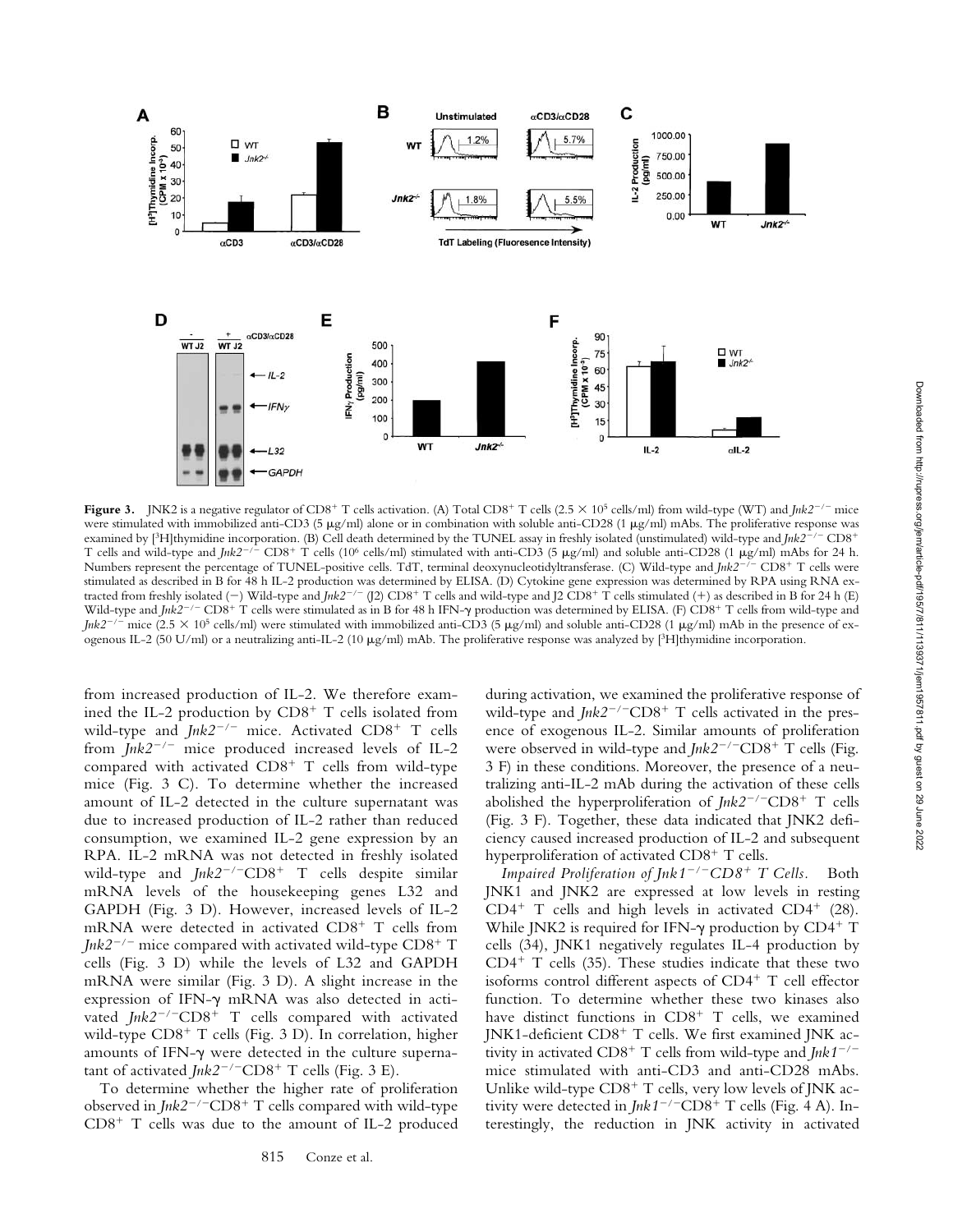

Jnk1<sup>-/-</sup>CD8<sup>+</sup> T cells compared with wild-type CD8<sup>+</sup> T cells (Fig. 4 A) was greater than the reduction observed in activated *Jnk*2<sup>-/-</sup>CD8<sup>+</sup> T cells (Fig. 2 D). These data suggested that JNK1 was the predominant contributor to the total JNK activity in CD8<sup>+</sup> T cells.

To determine whether the effects of JNK1-deficiency on CD8<sup>+</sup> T cell proliferation were similar to JNK2-deficiency, we compared the proliferation of wild-type and *Jnk1<sup>-/-</sup>CD8<sup>+</sup>* T cells. In contrast to *Jnk2<sup>-/-</sup>CD8<sup>+</sup>* T cells, the proliferative response of *Jnk1<sup>-/-</sup>CD8*<sup>+</sup> T cells was substantially impaired in response to either anti-CD3 mAb alone or anti-CD3 plus anti-CD28 mAbs (Fig. 4 B). Similar percentages of apoptotic CD8<sup>+</sup> T cells were observed after the activation of wild-type and *Jnk1<sup>-/-</sup>CD8*<sup>+</sup> T cells with anti-CD3 and anti-CD28 mAbs (Fig. 4 C), indicating that the hypoproliferation of these cells was not due to increased cell death. Together these data show that JNK1 was required for CD8<sup>+</sup> T cell expansion in vitro. Arbour et. al. have also shown that JNK1 is required for the expansion of virus specific CD8<sup>+</sup> T cells in vivo (53a).

Mice with compound deficiencies of JNK1 and JNK2 die in utero (37, 38). As an alternative approach to address how the absence of JNK activity affects the activation of  $CD8<sup>+</sup>$  T cells, we examined the effect of a newly described pharmacological compound (SP600125), which inhibits both JNK1 and JNK2 (54). Activation of wildtype CD8<sup>+</sup> T cells in the presence of different concentrations of the JNK inhibitor caused a dose-dependent inhibition of proliferation (IC<sub>50</sub> = 3.4  $\mu$ M; Fig. 4 D). Complete inhibition of proliferation with 10  $\mu$ M, however, could be due to nonspecific effects of the inhibitor on other signaling pathways. CD8<sup>+</sup> T cells activated in the presence of the JNK inhibitor behaved like the *Jnk1<sup>-/-</sup>CD8*<sup>+</sup> T cells, indicating that the function of JNK1 predominates over the function of JNK2. Thus, while JNK2 appears to be a negative regulator for  $CD8^+$  T cells, JNK1 is required for CD8<sup>+</sup> T cell activation.

Figure 4. JNK1 is required for CD8<sup>+</sup> T cell activation. (A) JNK activity was determined using cell extracts from freshly isolated  $(-)$  wild-type (WT) and  $Jnk1^{-/-}$  CD8<sup>+</sup> T cells and wild-type and *Jnk1/* CD8- T cells (106 cells/ml) stimulated with immobilized anti-CD3 (5  $\mu$ g/ml) and soluble anti-CD28 (1  $\mu$ g/ml) mAbs for 48 h (B) CD8<sup>+</sup> T cells (2.5  $\times$  10<sup>5</sup> cells/ml) from wild-type and *Jnk1<sup>-/-</sup>* mice were stimulated with anti-CD3 alone or in combination with soluble anti-CD28 mAbs. The proliferative response was examined by [3H]thymidine incorporation. (C) Cell death determined by the TUNEL assay in freshly isolated (unstimulated) wild-type and *Jnk1<sup>-/-</sup>* CD8<sup>+</sup> T cells and wild-type and *Jnk1/* CD8- T cells (106 cells/ml) stimulated as in A for 24 h. Numbers represent the percentages of TUNEL-positive cells. TdT, terminal deoxynucleotidyltransferase. (D) Wild-type CD8<sup>+</sup> T cells were stimulated as in B in the presence of different concentration of the JNK inhibitor (SP600125). The proliferative response was examined by [<sup>3</sup>H]thymidine incorporation. An IC<sub>50</sub> was calculated by nonlinear regression (IC<sub>50</sub> = 3.4  $\mu$ M).

To determine whether JNK-deficiency could affect the effector function of CD8<sup>+</sup> T cells, we examined the amount of IL-2 and IFN- $\gamma$  produced by CD8<sup>+</sup> T cells isolated from wild-type and *Jnk1<sup>-/-</sup>* mice. In correlation with their inability to undergo activation-induced expansion, *Jnk1/*CD8- T cells produced lower amounts of IL-2 and IFN- $\gamma$  compared with activated wild-type CD8<sup>+</sup> T cells (Fig. 5 A). Activation of wild-type  $CD8^+$  T cells in the presence of different concentrations of the JNK inhibitor caused a dose-dependent inhibition of IL-2 production (Fig. 5 B).

It was possible that the lower amounts of IL-2 produced by activated *Jnk1<sup>-/-</sup>CD8<sup>+</sup>* T cells accounted for their impaired proliferation. To determine whether IL-2 could rescue the low levels of proliferation of these cells, we examined the proliferative response of  $Jnk1^{-/-}CD8^+$  T cells activated in the presence of exogenous IL-2. Despite saturating levels of IL-2, the proliferation of activated *Jnk1/* CD8<sup>+</sup> T cells remained reduced compared with activated wild-type CD8<sup>+</sup> T cells (Fig. 5 C). In correlation, the presence of exogenous IL-2 did not prevent the inhibition of CD8- T cell proliferation caused by the JNK inhibitor  $(IC_{50} = 7.4 \mu M; Fig. 5 D)$ . Thus the impaired proliferation of *Jnk1*<sup>-/-</sup>CD8<sup>+</sup> T cells was not due to low levels of IL-2 produced by these cells.

*JNK1 Is Required for IL-2 Receptor*  $\alpha$  *Chain Expression.* The inability of exogenous IL-2 to restore the reduced proliferation of *Jnk1<sup>-/-</sup>CD8*<sup>+</sup> T cells suggested that JNK1 could be required for IL-2 receptor expression. We examined the cell surface expression of the  $\alpha$  chain of the IL-2 receptor (IL-2R $\alpha$ /CD25) by flow cytometry on wild-type and *Jnk1<sup>-/-</sup>CD8<sup>+</sup>* T cells activated with anti-CD3 and anti-CD28 mAbs. The percentage of activated *Jnk1/* CD8<sup>+</sup> T cells that expressed IL-2R $\alpha$  was significantly reduced compared with activated wild-type CD8<sup>+</sup> T cells (Fig. 6 A). Moreover, the mean fluorescence intensity of IL-2R $\alpha$  on *Jnk1<sup>-/-</sup>CD8<sup>+</sup>* T cells was substantially lower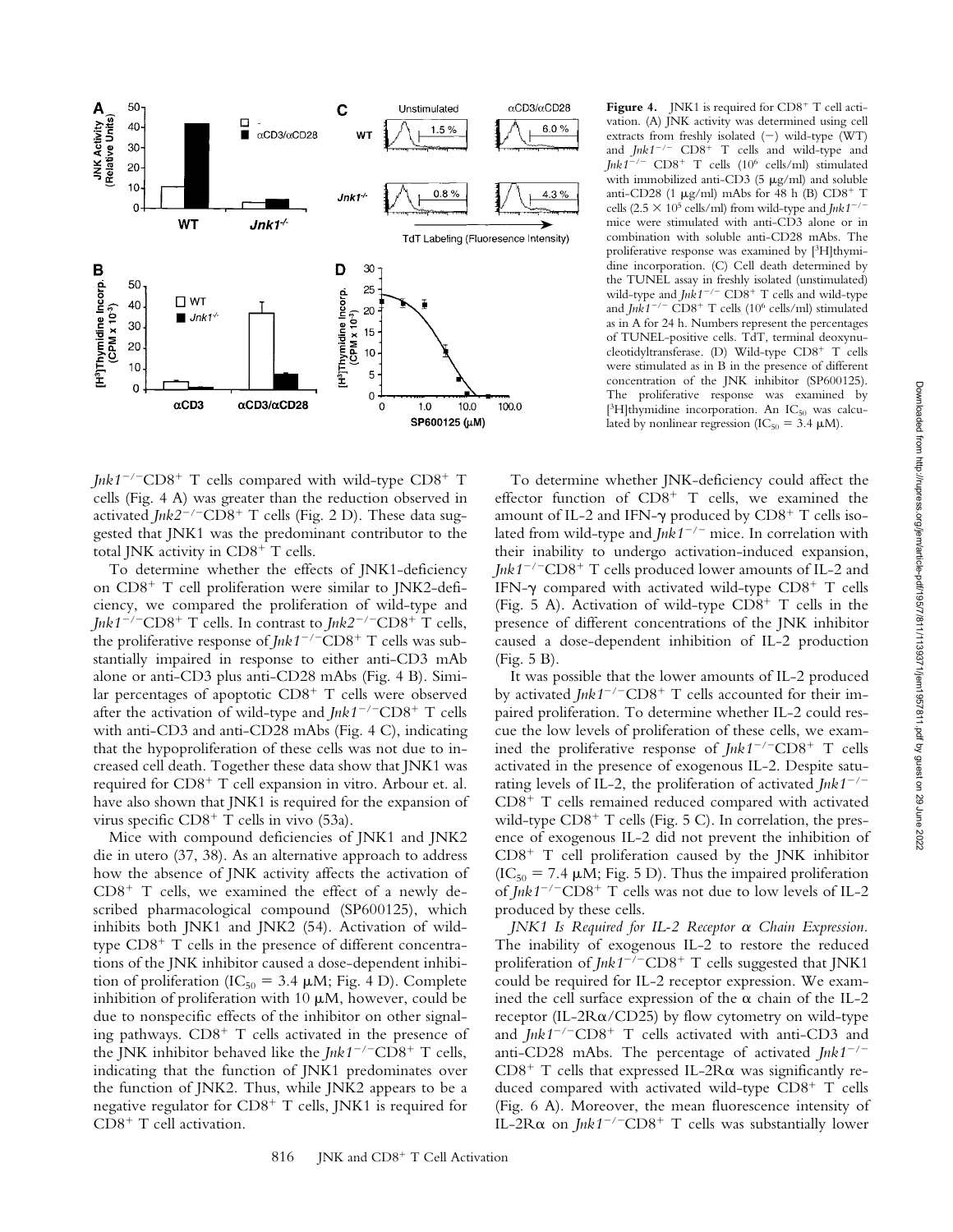

than the mean fluorescence intensity on wild-type  $CD8^+$  T cells (Fig. 6 A). Reduced expression of IL-2R $\alpha$  in *Jnk1<sup>-/-</sup>*  $CD8<sup>+</sup>$  T cells was also observed even in the presence of exogenous IL-2 (data not shown). In correlation, IL-2R $\alpha$  cell surface expression on wild-type CD8<sup>+</sup> T cells activated in the presence of the JNK inhibitor was also substantially reduced (Fig. 6 B).

To determine whether the reduced cell surface expression of IL-2Rα on activated *Jnk1<sup>-/-</sup>CD*8<sup>+</sup> T cells was due to impaired IL-2R $\alpha$  gene expression, we examined IL- $2R\alpha$  chain mRNA levels by RPA using RNA extracted from activated wild-type and *Jnk1<sup>-/-</sup>CD8*<sup>+</sup> T cells. Consistent with the reduced levels of IL-2R $\alpha$  on the surface of  $Jnk1^{-/-}CD8^{+}$  T cells, the levels of IL-2R $\alpha$  mRNA in activated *Jnk1<sup>-/-</sup>CD8<sup>+</sup> T cells were also substantially lower* than the levels detected in wild-type CD8<sup>+</sup> T cells (Fig. 6 C). No significant differences in IL-2R $\beta$  or the  $\gamma c$  chain mRNA were observed between activated wild-type and *Jnk1<sup>-/-</sup>CD8*<sup>+</sup> T cells (Fig. 6 C), indicating the JNK1 was specifically required for the expression of the IL-2R $\alpha$  chain in CD8<sup>+</sup> T cells.

Unstimulated T cells do not express IL- $2R\alpha$  gene. After TcR ligation, IL-2R $\alpha$  gene expression is induced and subsequently upregulated in response to IL-2. To determine whether JNK1 was required for TcR-mediated upregulation of the IL-2R $\alpha$  gene, we examined IL-2R $\alpha$  gene expression in wild-type and *Jnk1<sup>-/-</sup>CD8*<sup>+</sup> T cells activated in the presence of a neutralizing anti–IL-2 mAb to prevent IL-2-induced upregulation of the IL-2 $R\alpha$ . Even in the presence of the anti–IL-2 mAb the levels of expression of IL-2R $\alpha$  gene were significantly reduced in activated *Jnk1<sup>-/-</sup>* CD8<sup>+</sup> T cells compared with activated wild-type CD8<sup>+</sup> T cells (Fig. 6 D). In contrast, normal levels of IL-2R $\alpha$ mRNA were found in activated *Jnk2<sup>-/-</sup>CD8*<sup>+</sup> T cells (Fig. 6 D). Thus, JNK1 was required for TcR-induced IL-2R $\alpha$ gene expression.



**Figure 5.** IL-2 does not restore impaired proliferation of<br> $Jnk1^{-/-}$  CD8<sup>+</sup> T cells. (A)  $Jnk1^{-/-}$  T cells. (A) Wild-type (WT) and  $Jnk1^{-n}$ CD8- T cells (106 cells/ml) were stimulated with immobilized anti-CD3 (5  $\mu$ g/ml) and soluble anti-CD28 (1  $\mu$ g/ml) mAbs for 48 h IL-2 (left panel) and IFN- (right panel) production was determined by ELISA. (B) CD8-

T cells (106 cells/ml) from wild-type mice were stimulated as in A for 48 h in the presence of different concentration of the JNK inhibitor (SP600125). IL-2 production was determined by ELISA. (C) CD8<sup>+</sup> T cells from wild-type and *Jnk1<sup>-/-</sup>* mice (2.5  $\times$  10<sup>5</sup> cells/ml) were stimulated as in A in the presence of exogenous IL-2 (50 U/ml). The proliferative response was examined by [3H]thymidine incorporation. (D) Total  $CD8^+$  T cells (2.5  $\times$  10<sup>5</sup> cells/ml) from wild-type mice were stimulated as in A in the presence of different concentrations of the JNK inhibitor and exogenous IL-2. The proliferative response was examined by  $[3H]$ thymidine incorporation. An IC<sub>50</sub> was calculated by nonlinear regression ( $IC_{50} = 7.4 \mu M$ ).

The impaired expression of IL-2R $\alpha$  in  $Jnk1^{-/-}CD8^+$  T cells could explain the hypoproliferation of these cells. Could the impaired expression of IL-2R $\alpha$  also explain the inability of *Jnk1<sup>-/-</sup>CD8<sup>+</sup>* T cells to produce IL-2 and IFN- $\gamma$ ? We first examined the effect of exogenous IL-2 on the expression of these genes during the activation of wildtype CD8<sup>+</sup> T cells. The presence of exogenous IL-2 caused a dramatic increase of IFN- $\gamma$  mRNA levels and a moderate increase in IL-2 mRNA levels (Fig. 6 E). To determine whether the low levels of IL-2R $\alpha$  on the surface of *Jnk1<sup>-/-</sup>CD8*<sup>+</sup> T cells could prevent the upregulation of IL-2 and IFN- $\gamma$  gene expression by IL-2, we examined cytokine mRNA levels in  $Jnk1^{-/-}CD8^+$  T cells activated in the presence of exogenous IL-2. Unlike activated wildtype CD8<sup>+</sup> T cells, *Jnk1<sup>-/-</sup>CD*8<sup>+</sup> T cells contained low levels of IFN- $\gamma$  and nearly undetectable levels of IL-2 mRNA (Fig. 6 F). Together these results support the impaired expression of IL-2R $\alpha$  on *Jnk1<sup>-/-</sup>CD8*<sup>+</sup> T cells as the primary cause of the hypoproliferation and reduced production of effector cytokines by these cells.

*JNK1 Is Required for AP-1 DNA Binding to the IL-2R* Promoter in CD8<sup>+</sup> T Cells. Several substrates of JNK have been identified. Specifically, JNK has been shown to regulate the Jun family of proteins and, therefore, the activity of the transcription factor AP-1 (2). Two AP-1–like sites have been identified in the  $-415-+1$  promoter region of the IL-2R $\alpha$  gene (52) but they have not been well characterized. To determine whether AP-1 complexes were able to bind to these AP-1-like sites, we performed EMSAs using specific oligonucleotides that spanned the AP-1–like sites from the IL-2 $R\alpha$  promoter and nuclear extracts from activated wild-type CD8<sup>+</sup> T cells. We could not detect nuclear complexes bound to the  $-336$  to  $-321$ AP-1–like consensus sequence (GGACTCA) (data not shown). However, a  $-365$  to  $-347$  oligonucleotide containing the AP-1–like sequence (TGAGTCT) (IL-2R $\alpha$ /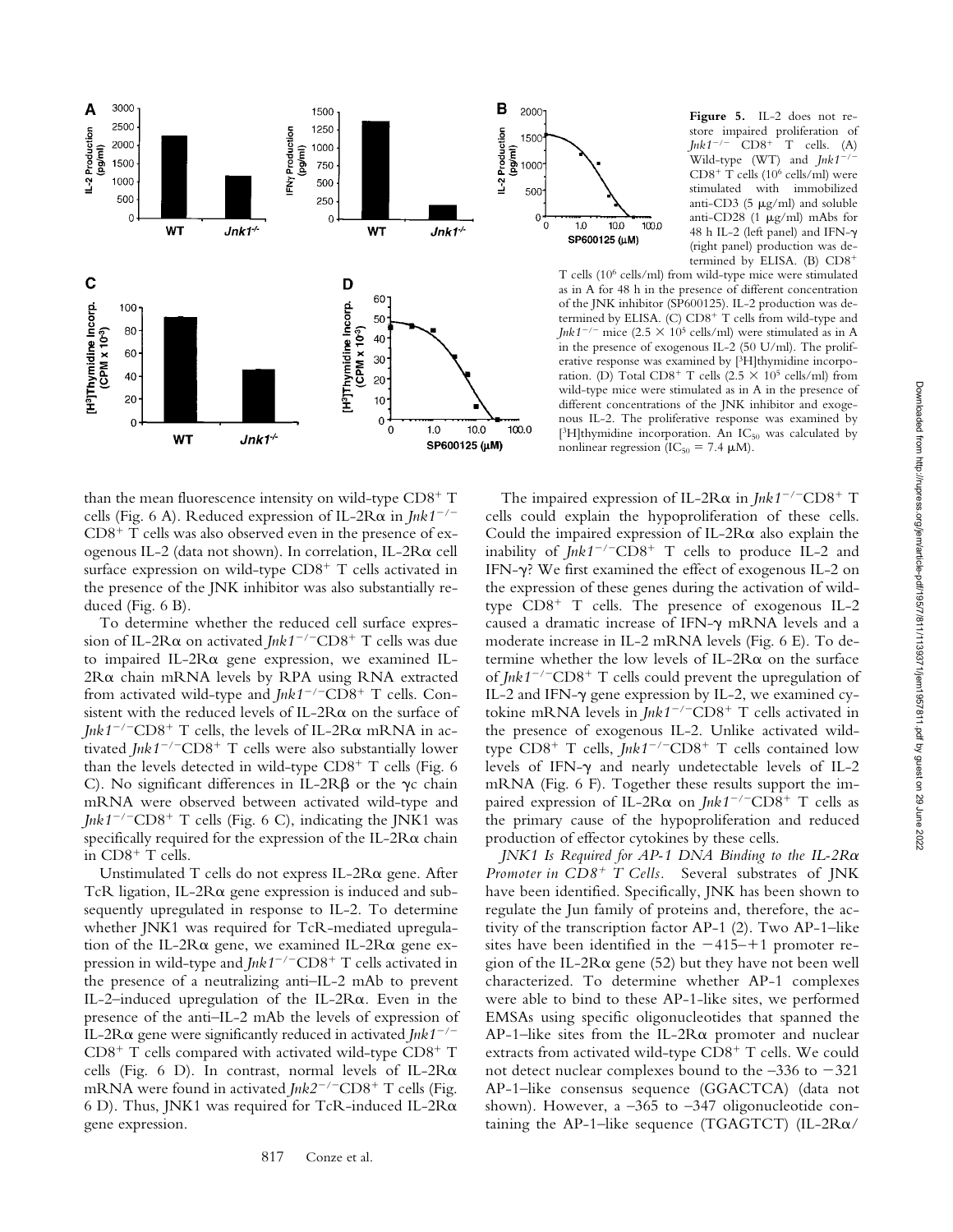

**Figure 6.** Impaired IL-2Rα gene expression in *Jnk1<sup>-/-</sup>* CD8<sup>+</sup> T cells. (A) CD8<sup>+</sup> T cells from wild-type (WT) and *Jnk1<sup>-/-</sup>* mice (10<sup>6</sup> cells/ml) were stimulated with immobilized anti-CD3 (5 μg/ml) and soluble anti-CD28 (1 μg/ml) mAbs for 48 h and stained with anti-IL-2Rα (CD25) mAbs. Cell surface expression of IL-2R a was determined by flow cytometry. Numbers represent the percentage of cells in each quadrant. The mean fluorescence intensity for the upper right quadrant of each plot is indicated in bold italics. (B) Cell surface expression of IL-2R $\alpha$  was determined on wild-type CD8<sup>+</sup> T cells ( $10<sup>6</sup>$  cells/ml) stimulated as in A in the presence of the JNK inhibitor (SP600125; 5.6  $\mu$ M). (C) Cytokine receptor gene expression was determined by RPA using RNA extracted from freshly isolated (-) wild-type and *Jnk1<sup>-/-</sup>* (J1) CD8<sup>+</sup> T cells and wild-type and J1 CD8<sup>+</sup> T cells stimulated (+) as in A for 24 h. (D) Cytokine receptor gene expression was determined by RPA using RNA extracted from wild-type, J1, and *Jnk2<sup>-/-</sup>* (J2) CD8<sup>+</sup> T cells stimulated as in A for 36 h in the presence of a neutralizing anti-IL-2 (10 µg/ml) mAb. (E) Cytokine gene expression was determined by RPA using RNA extracted from wild-type CD8<sup>+</sup> T cells stimulated as in A in the absence  $(-)$  or presence of exogenous IL-2 (50 U/ml) for 24 h. (F) Cytokine gene expression was determined by RPA using RNA extracted from wild-type and J1 CD8+ T cells stimulated as in A for 24 h in the presence of exogenous IL-2.

AP-1) was able to bind nuclear complexes (Fig. 7 A). Interestingly, the level of binding to this IL-2R $\alpha$ /AP-1 element was reduced in activated JNK1-deficient CD8<sup>+</sup> T cells compared with activated wild-type CD8<sup>+</sup> T cells (Fig. 7 A). To verify that the complexes bound to the IL- $2R\alpha/AP-1$  element were indeed AP-1, we performed competition studies using a cold oligonucleotide containing an AP-1 consensus sequence from the human collagenase promoter (53). The presence of the cold AP-1 oligonucleotide completely abrogated DNA binding to the IL-2R $\alpha$ /AP-1 element (Fig. 7 B). In contrast, cold oligonucleotides containing unrelated consensus sequences such as those for the transcription factors signal transducer activator of transcription (STAT; Fig. 7 B) or nuclear factor  $(NF)$  $\kappa$ B (data not shown) did not affect the DNA binding to the IL-2R $\alpha$ /AP-1 element. A cold oligonucleotide containing the consensus CRE, which has homology with the AP-1 consensus sequence (51), also competed with the IL-2R $\alpha$ /AP-1 DNA binding (Fig. 7 B). Competition with anti-Jun family antisera confirmed the presence of Jun family members in the IL-2R $\alpha$ /AP-1 complex (Fig. 7) B). In addition, competition with antisera raised against CRE binding protein (CREB) also showed the presence

of CREB in the IL-2R $\alpha$ /AP-1 complex (data not shown).

To determine whether the reduced IL- $2R\alpha/AP-1$  DNA binding found in activated *Jnk1<sup>-/-</sup>CD8*<sup>+</sup> T cells was due to reduced amounts of AP-1 or CREB we examined the DNA binding to consensus AP-1 and CRE DNA regulatory sequences. A substantial reduction in the amount of AP-1 DNA binding was observed in activated  $Jnk1^{-/-}$ CD8<sup>+</sup> T cells compared with that in activated wild-type CD8- T cells (Fig. 7 C). In contrast, the levels of CREB DNA binding in activated *Jnk1<sup>-/-</sup>CD8*<sup>+</sup> T cells was not reduced (Fig. 7 C). Unlike *Jnk1<sup>-/-</sup>CD8*<sup>+</sup> T cells, activated Jnk2<sup>-/-</sup>CD8<sup>+</sup> T cells had levels of AP-1 and CREB DNA binding that were similar to those in activated wild-type CD8- T cells (Fig. 7 C). These results indicated that the reduced levels of IL-2R $\alpha$ /AP-1 DNA binding in *Jnk1<sup>-/-</sup>*  $CD8<sup>+</sup>$  T cells was due primarily to the low levels of nuclear AP-1 complexes in these cells. We also examined NFAT DNA binding and found that NFAT nuclear complexes were increased in activated *Jnk1<sup>-/-</sup>CD8<sup>+</sup>* T cells (Fig. 7 C). These results correlated with the previously described negative regulation of NFAT by JNK (25, 55). In contrast to the reduced levels of nuclear AP-1 observed in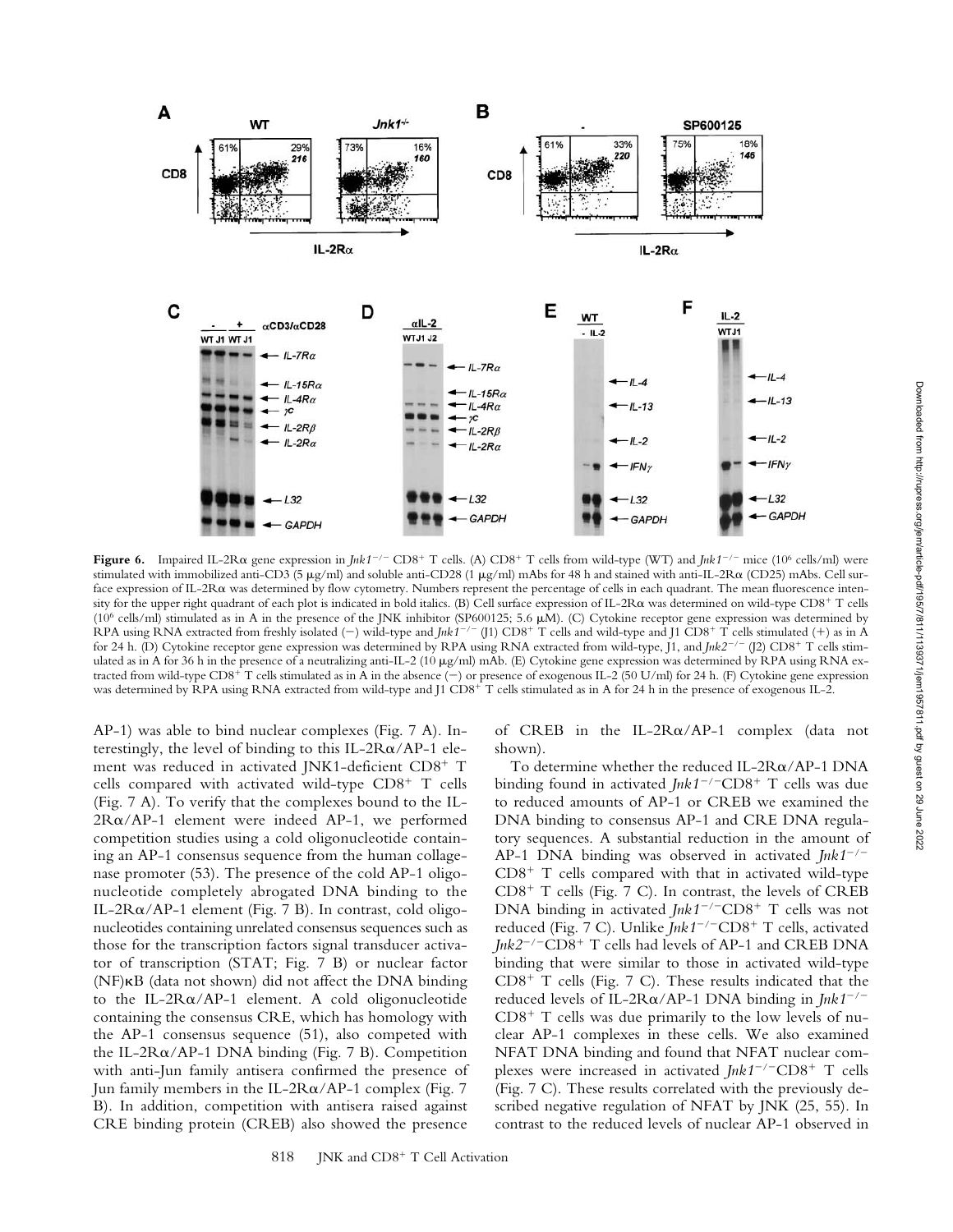

**Figure 7.** Reduced binding of AP-1 DNA binding in *Jnk1*<sup>-/-</sup>CD8<sup>+</sup> T cells. (A) DNA binding of transcription factors to the AP-1–like site in the IL-2R $\alpha$ promoter  $(AP-1/IL-2R\alpha)$  was determined using nuclear extracts prepared from wild-type (WT), and *Jnk* 1<sup>-/-</sup> (J1) CD8<sup>+</sup> T cells stimulated with immobilized anti-CD3 (5  $\mu$ g/ml) and soluble anti-CD28  $(1 \mu g/ml)$ mAbs for 36 h and a [32P]-endlabeled double stranded oligonucleotide spanning –365 to –347 of the IL-2R $\alpha$  promoter. (B) Composition of the AP-1 complex detected in activated CD8- T cells. Nuclear extracts were prepared from wild-type CD8- T cells stimulated with immobilized anti-CD3 and soluble anti-CD28 mAbs as in A. DNA binding to the AP-1/IL-2R $\alpha$  element was performed in the absence  $(-)$  or presence of cold AP-1, STAT, or CRE oligonucleotides. DNA binding to the  $AP-1/IL-2R\alpha$  element was also examined in the presence of anti-Jun family  $(\alpha)$ un Family) antiserum. (C) AP-1, CREB, and NFAT DNA binding was

determined using nuclear extracts from unstimulated wild-type, J1, and *Jnk2<sup>-/-</sup>* (J2) CD8<sup>+</sup> T cells and wild-type, J1, and J2 CD8<sup>+</sup> T cells stimulated as in A using [32P]-end-labeled double stranded oligonucleotides containing either an AP-1, CREB, or NFAT consensus binding site. (D) AP-1 and CREB DNA binding was determined using nuclear extracts from wild-type and J1 CD4+ T cells stimulated with immobilized anti-CD3 (5 µg/ml) and soluble anti-CD28 (1 µg/ml) mAbs for 36 h using [<sup>32</sup>P]-end-labeled double stranded oligonucleotides containing either an AP-1 or CRE consensus sequence. (E) Western blot of c-Jun and actin in wild-type, *Jnk1<sup>-/-</sup>*, and *Jnk*2<sup>-/-</sup>CD8<sup>+</sup> T cells stimulated as in A for the indicated time periods. (F) CD8<sup>+</sup> T cells were isolated from AP-1-luciferase and  $\int n kT^{-/2} \times AP^{-1}$ -luciferase reporter transgenic mice, stimulated with immobilized anti-CD3 and soluble anti-CD28 as in A for different time periods, harvested, and assayed from luciferase activity. UD, undetectable.

activated *Jnk1<sup>-/-</sup>CD8<sup>+</sup>* T cells, the levels of nuclear AP-1 DNA complexes in activated *Jnk1*<sup>-/-</sup>CD4<sup>+</sup> T cells were normal or slightly increased (Fig. 7 D). CREB DNA binding was also examined as a control for protein loading (Fig. 7 D). These results indicate that the targets of JNK1 differ in CD4<sup>+</sup> and CD8<sup>+</sup> T cells.

Phosphorylation of Jun family members by JNK has been shown to regulate AP-1 transcriptional activity but does not appear to be required for AP-1 DNA binding (7). Thus, the reduction of AP-1 DNA binding in  $Jnk1^{-/-}$  $CD8<sup>+</sup>$  T cells could not be directly explained by the lack of JNK1-mediated phosphorylation. As c-Jun expression is upregulated by AP-1 (3), it was possible that the reduced levels of nuclear AP-1 complexes in activated  $Jnk1^{-/-}$ CD8- T cells could be due to decreased levels of c-Jun. We examined the levels of c-Jun in activated wild-type and Jnk1<sup>-/-</sup>CD8<sup>+</sup> T cells by Western blot analysis. c-Jun expression was induced in activated *Jnk1<sup>-/-</sup>CD8*<sup>+</sup> T cells but delayed compared with the kinetics of c-Jun expression in activated wild-type CD8<sup>+</sup> T cells (Fig. 7 E). The levels of JunD, however, were comparable in wild-type and *Jnk1*/ CD8<sup>+</sup> T cells (data not shown). The kinetics of c-Jun expression in activated *Jnk2<sup>-/-</sup>CD8<sup>+</sup>* T cells were comparable to those in activated wild-type CD8<sup>+</sup> T cells (Fig. 7 E).

Together, these results suggested that the reduced expression of IL-2Rα in activated *Jnk1<sup>-/-</sup>CD*8<sup>+</sup> T cells was most likely due to reduced levels of c-Jun in these cells.

To confirm that the reduced AP-1 DNA binding in *Jnk1*/CD8- T cells resulted in impaired AP-1 transcriptional activity,  $Jnk1^{-/-}$  mice were backcrossed with AP-1 luciferase reporter transgenic mice (53) and AP-1 transcriptional activity was measured by the luciferase assay. AP-1 transcriptional activity in activated wild-type CD8<sup>+</sup> T cells was detected at 40 h and upregulated in a time-dependent fashion (Fig. 7 F). In contrast, AP-1 transcriptional activity in activated *Jnk1<sup>-/-</sup>CD8<sup>+</sup>* T cells was undetectable until 60 h and dramatically reduced compared with the activity detected in activated wild-type  $CD8^+$  T cells (Fig. 7 F). Thus, JNK1 was required for AP-1 mediated transcription in CD8<sup>+</sup> T cells.

# **Discussion**

MAP kinase signaling pathways are implicated in several biological processes, including growth, differentiation, and cell death. The ERK signaling pathway has been primarily associated with cell growth and differentiation whereas the JNK and p38 MAP kinase signaling pathways have been as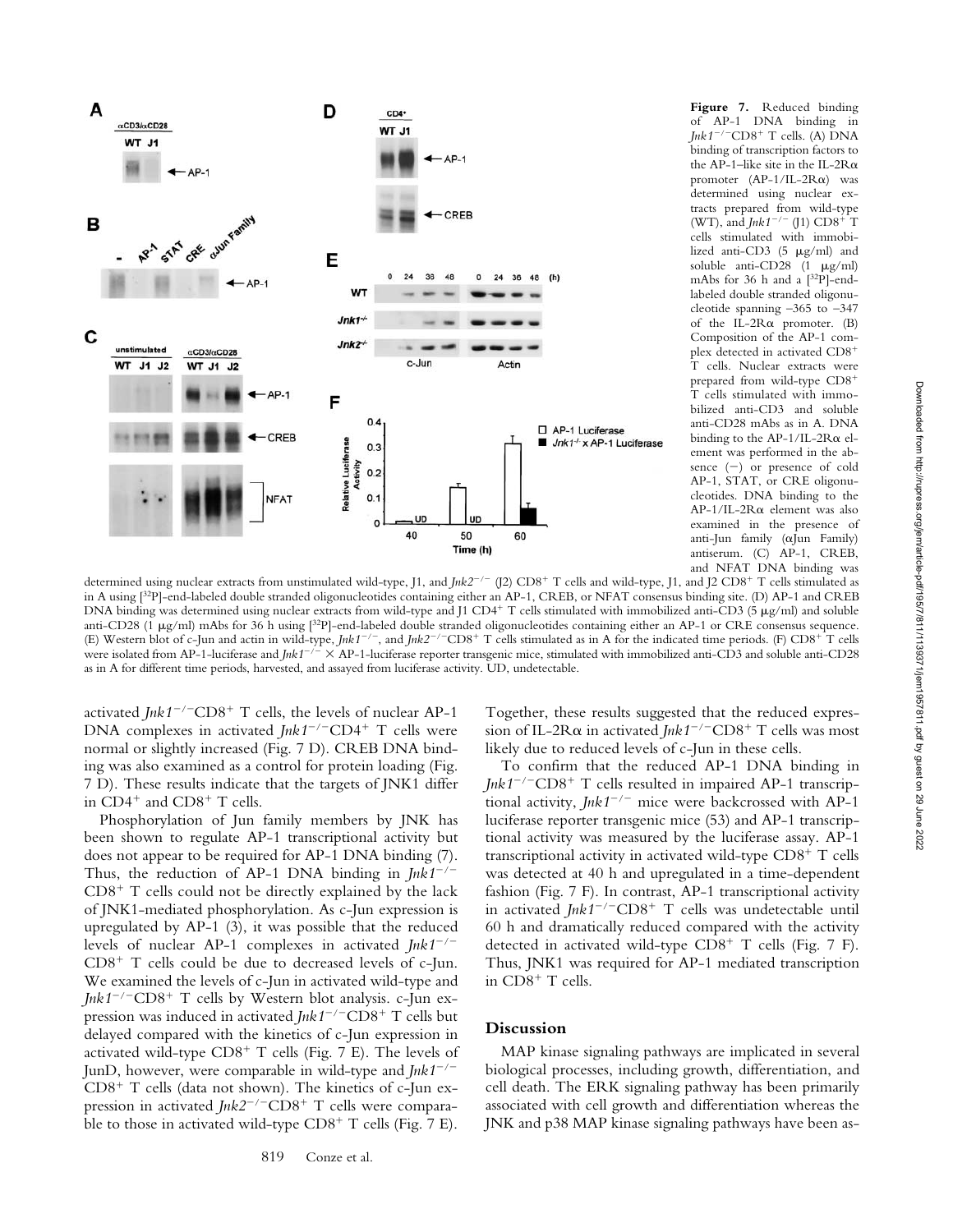sociated with cell death and differentiation. The specific role of each of these pathways, however, ultimately depends on the cell type. The immune system is a complex organization of cells, each with a specialized function. In this study we show that the regulatory roles of JNK1 and JNK2 in CD8<sup>+</sup> T cells are distinct from the previously described function of these two kinases in CD4<sup>+</sup> T cells.

Three *Jnk* genes (*Jnk1*, *Jnk2*, and *Jnk3*) that encode for at least 10 different isoforms have been identified (2, 4). Although these isoforms may have different affinities for specific substrates, no clear specificity has been found. Are these kinases redundant within the same cell type? *Jnk3* is predominantly expressed in heart, brain, and testis whereas *Jnk1* and *Jnk2* are widely expressed with the exception of spleen and lymph nodes (27, 28). Disruption of *Jnk3* in mice causes the failure of hippocampal neurons to undergo apoptosis in response to excitotoxic stress (27). In this case, the presence of JNK1 and JNK2 does not compensate for the lack of JNK3. Similarly, the absence of both JNK1 and JNK2 during neuronal tube formation cannot be compensated for by the presence of JNK3 (37, 38). Here, we show that the absence of JNK1 is not completely compensated for by JNK2 in CD8<sup>+</sup> T cells. Likewise, the absence of JNK2 is not completely compensated for by JNK1. Similar results have been found in CD4<sup>+</sup> T cells (34, 35). Thus, if there is some redundancy of these kinases, it is limited and depends on the specific tissue or cell type.

Do JNKs regulate similar biological functions in specific cell types? It has been shown that a mixed population of lymphocytes containing both CD4<sup>+</sup> and CD8<sup>+</sup> T cells from either *Jnk1<sup>-/-</sup>* or *Jnk2<sup>-/-</sup>* mice hypoproliferate and produce lower levels of IL-2 in response to TcR engagement and suboptimal doses of costimulatory signals (31, 32). Together, these results suggest that JNK1 and JNK2 may have similar functions. However, analysis of CD4<sup>+</sup> T cells in these mice has shown that the absence of JNK1 results in increased Th2 cytokine production (35) whereas the absence of JNK2 impairs Th1 differentiation (34). These results indicate that JNK1 and JNK2 have distinct functions in CD4<sup>+</sup> T cell differentiation. In this study we show that *Jnk2<sup>-/-</sup>* CD8<sup>+</sup> T cells hyperproliferate and secrete increased amounts of IL-2, while  $Jnk1^{-/-}$  CD8<sup>+</sup> T cells have impaired expression of IL-2R $\alpha$  expression and thereby hypoproliferate following TcR ligation. Thus, JNK1 and JNK2 regulate different aspects of CD8<sup>+</sup> T cell function. In correlation with these results, the cosubmitted study (53a) demonstrates that JNK1 and JNK2 also play distinct roles in vivo since they differentially regulate T cell expansion during the LCMV infection. Specifically, impaired expansion of LCMV-specific CD8 T<sup>+</sup> cells was observed in JNK1-deficient mice compared with wild-type mice while increased expansion of LCMV-specific CD8- T cells was observed in JNK2-deficient mice (Arbour et al. in this issue [53a]). Together our results, therefore, demonstrate that the JNK signaling pathway does indeed play different roles in  $CD4^+$  and  $CD8^+$  T cell activation and differentiation. Previous studies showing that other signaling

pathways also differentially regulate CD4<sup>+</sup> and CD8<sup>+</sup> T cell activation confirm our findings (56–59).

Like CD4<sup>+</sup> T cells, CD8<sup>+</sup> T cells synthesize and secrete IL-2 upon activation, but the levels and kinetics of IL-2 production are lower and delayed, respectively. Although IL-2 production is reduced in the  $Jnk1^{-/-}$  CD8<sup>+</sup> T cells, this is not the major cause of the hypoproliferation of these cells because exogenous IL-2 did not restore the proliferation of these cells to normal levels. A critical event required for the expansion of CD8<sup>+</sup> T cells after activation is the upregulation cell surface expression of the IL-2 receptor (IL-2R)  $\alpha$  chain and its association with  $\beta$  and  $\gamma$  chains to form the high affinity IL-2R  $(\alpha \beta \gamma)$  (for a review, see reference 60). Here we show that IL-2R $\alpha$  gene expression is severely compromised in activated *Jnk1<sup>-/-</sup>CD8*<sup>+</sup> T cells.

Several regulatory elements within the IL-2R $\alpha$  promoter such as those for NFKB, Elf, HMG-I(Y), and NFAT have been described (52, 61-63). NFKB and Elf DNA binding were not affected by the lack of JNK1 in CD8<sup>+</sup> T cells (data not shown). In correlation with the negative regulation of NFAT by JNK (55), we observed increased NFAT DNA binding in activated *Jnk1<sup>-/-</sup>CD8<sup>+</sup>* T cells. Two AP-1 like consensus sites have also been identified within the proximal IL-2R $\alpha$  promoter (52). Here we show that AP-1 can bind to one of these elements  $(IL-2Ra/AP-1)$ and is reduced in JNK1-deficient CD8<sup>+</sup> T cells. Based on our results, we propose that the reduced expression of IL-2R $\alpha$  in *Jnk1<sup>-/-</sup>* CD8<sup>+</sup> T cells is due to reduced levels of c-Jun and AP-1–mediated transcription. Interestingly, this effect is also specific to  $CD8^+$  T cells because IL-2R $\alpha$ expression (35) and AP-1 DNA binding was not affected in JNK1-deficient CD4<sup>+</sup> T cells.

Considering the distinct roles of the different JNK family members in CD4<sup>+</sup> and CD8<sup>+</sup> T cell activation and differentiation, predicting the final outcome of an in vivo immune response in mice deficient of JNK1 or JNK2 could be difficult. Consistent with the predominant Th2 bias of *Jnk1<sup>-/-</sup>CD4*<sup>+</sup> T cells in vitro, JNK1-deficient mice fail to resolve the *Leishmania major* infection (36) which requires CD4<sup>+</sup> Th1 effector cells for pathogen clearance (64). In contrast, despite impaired CD4<sup>+</sup> Th1 differentiation observed in vitro (34), JNK2-deficient mice are able to resolve the influenza infection (Fig. 1 A) which requires both effector Th1 and CD8<sup>+</sup> T cells for viral clearance. The increased expansion and production of IFN- $\gamma$  by Jnk2<sup>-/-</sup>CD8<sup>+</sup> T cells shown here could compensate for the impaired Th1 differentiation in vivo and account for the normal viral clearance observed in these mice. Enhanced CD8<sup>+</sup> T cell expansion in *Jnk2<sup>-/-</sup>* while impaired expansion of  $CD8^+$  T cells in *Jnk1<sup>-/-</sup>* mice during the LCMV infection have been described (53a). Together, these results are consistent with our in vitro studies showing that JNK1-deficient CD8<sup>+</sup> T cells hypoproliferate after TcR ligation due to impaired IL-2R $\alpha$  expression whereas JNK2-deficient CD8<sup>+</sup> T cells hyperproliferate after TcR ligation. Our studies support the distinct roles for JNK1 and JNK2 in CD8<sup>+</sup> T cell activation both in vitro and in vivo.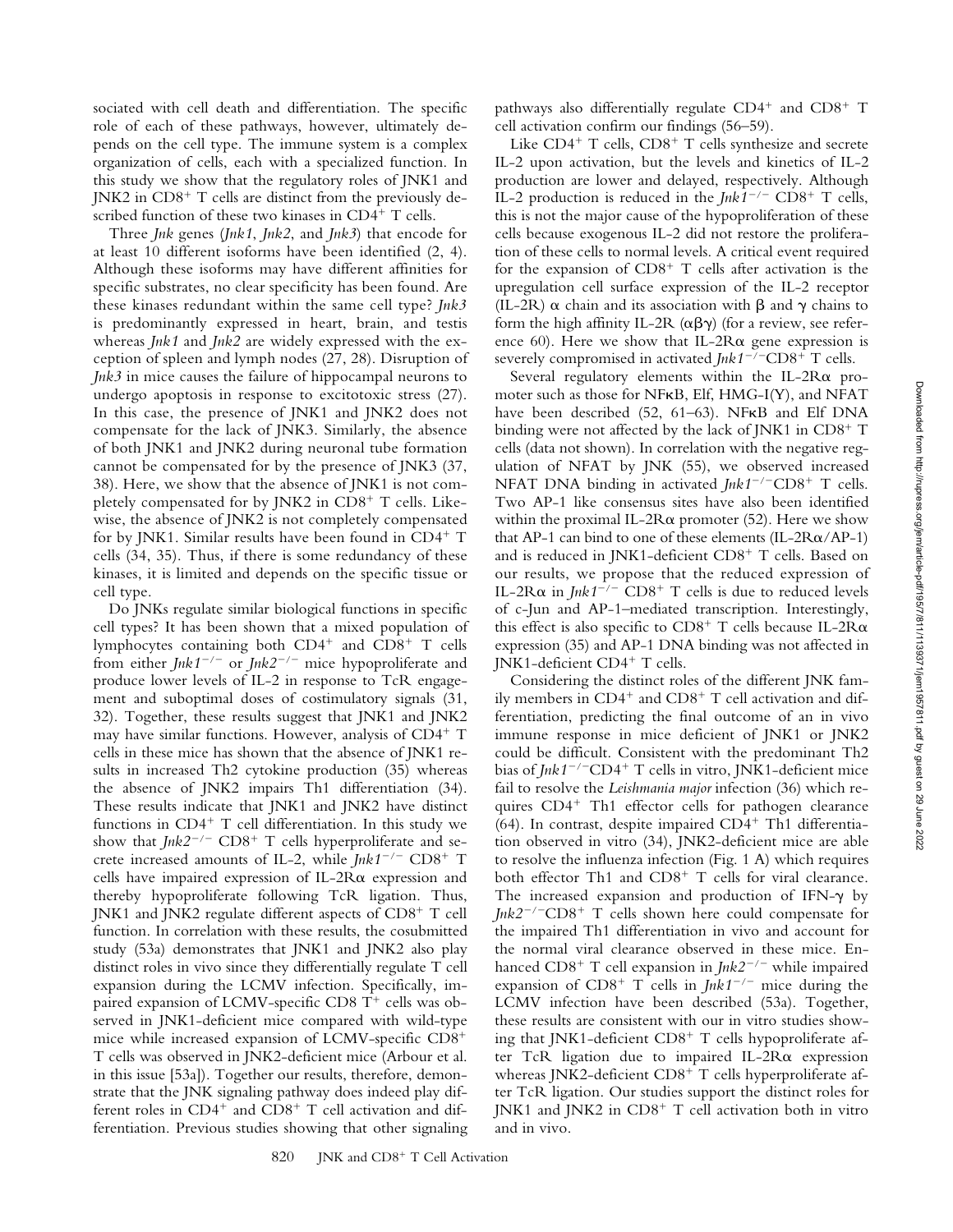We graciously thank Julie Rodgers for her excellent technical assistance, the personnel of the Animal Facility of the Wellington School of Medicine for Animal Husbandry, Brydon Bennett and David Anderson for providing the JNK inhibitor (SP600125), and Collette Charland for flow cytometry analysis and helpful discussions.

This work was supported by grants from Arthritis Foundation (M. Rincon), and the Marsden Fund (G. Le Gros). R.A. Flavell and R.J. Davis are Investigators of the Howard Hughes Medical Institute.

*Submitted: 30 August 2001 Revised: 20 December 2001 Accepted: 8 February 2002*

## **References**

- 1. Stenger, S., J.-P. Rosat, B. Bloom, A. Krensky, and R. Modlin. 1999. Granulysin: a lethal weapon of cytolytic T cells. *Immunol. Today.* 20:390–394.
- 2. Ip, Y.T., and R.J. Davis. 1998. Signal transduction by the c-Jun N-terminal kinase (JNK) - from inflammation to development. *Curr. Opin. Cell Biol.* 10:205–219.
- 3. Whitmarsh, A.J., and R.J. Davis. 1996. Transcription factor AP-1 regulation by mitogen-activated protein kinases signal transduction pathways. *J. Mol. Med.* 74:589–607.
- 4. Davis, R.J. 2000. Signal transduction by the JNK group of MAP kinases. *Cell.* 103:239–252.
- 5. Boulton, T.G., G.D. Yancopoulos, J.S. Gregory, C. Slaughter, C. Moomaw, J. Hsu, and M.H. Cobb. 1990. An insulinstimulated protein kinase similar to yeast kinase involved in cell cycle control. *Science.* 249:64–67.
- 6. Boulton, T.G., S.H. Nye, D.J. Robbins, N.Y. Ip, E. Radziejewska, S.D. Morgembesser, A. DePinho, N. Panayotatos, M.H. Cobb, and G.D. Yancopoulos. 1991. ERKs: family of protein-serine/threonine kinases that are activated and tyrosine phosphorylated in response to insulin and NGF. *Cell.* 65: 663–675.
- 7. Dérijard, B., M. Hibi, I.-H. Wu, T. Barret, B. Su, T. Deng, M. Karin, and R.J. Davis. 1994. JNK1: a protein kinase stimulated by UV light and Ha-Ras that binds and phosphorylates the c-Jun activation domain. *Cell.* 76:1025–1037.
- 8. Kyriakis, J.M., P. Banerjee, E. Nikolakaki, T. Dai, E.A. Rubie, M.F. Ahmad, J. Avruch, and J.R. Woodgett. 1994. The stress-activated protein kinase subfamily of c-Jun kinases. *Nature.* 369:156–160.
- 9. Han, J., J.-D. Lee, L. Bibbs, and R.J. Ulevitch. 1994. A MAP kinase targeted by endotoxin and hyperosmolarity in mammalian cells. *Science.* 265:808–811.
- 10. Lee, J.C., T. Laydon, P.C. McDonnell, T.F. Gallagher, S. Kumar, D. Gree, D. McNulty, M.J. Blumenthal, J.R. Heys, S.W. Landvatter, et al. 1994. A protein kinase involved in the regulation of inflammatory cytokine biosynthesis. *Nature.* 372:739–746.
- 11. Rouse, J., P. Cohen, S. Trigon, M. Morange, A. Alonso-Llamazares, D. Zamanillo, T. Hunt, and A.R. Nebreda. 1994. A novel kinase cascade triggered by stress and heat shock that stimulates MAPKAP kinase-2 and phosphorylation of the small heat shock proteins. *Cell.* 78:1027–1037.
- 12. Dérijard, B., J. Rainjeaud, T. Barret, I.-H. Wu, J. Han, R.J. Ulevitch, and R.J. Davis. 1995. Independent human MAP kinase signal transduction pathways defined by MEK and MKK isoforms. *Science.* 267:682–685.
- 13. Nishina, H., K.D. Fischer, L. Radvanyl, A. Shahinian, R. Haken, E.A. Rubie, A. Bernstein, T.W. Mak, J.R.

Woodgett, and J.M. Penninger. 1997. Stress-signalling kinase *Sek 1* protects thymocytes from apoptosis mediated by CD95 and CD3. *Nature.* 385:350–353.

- 14. Sánchez, I., R.T. Hughes, B.J. Mayer, K. Yee, J.R. Woodgett, J. Avruch, J.M. Kyriakis, and L.I. Zon. 1994. Role of SAPK/ERK kinase-1 in the stress-activated pathway regulating transcription factor c-Jun. *Nature.* 372:794–798.
- 15. Yang, D., C. Tournier, M. Wysk, H.-T. Lu, X. Jie, R.J. Davis, and R.A. Flavell. 1997. Targeted disruption of the MKK4 gene causes embryonic death inhibition of c-Jun NH<sub>2</sub> terminal kinase activation, and defects in AP-1 transcriptional activity. *Proc. Natl. Acad. Sci. USA.* 94:3004–3009.
- 16. Tournier, C., A.J. Whitmarsh, J. Cavanagh, T. Barrett, and R.J. Davis. 1997. Mitogen-activated protein kinase kinase 7 is an activator of the c-Jun NH<sub>2</sub>-terminal kinase. *Proc. Natl. Acad. Sci. USA.* 94:7337–7342.
- 17. Tournier, C., C. Dong, T. Turner, S. Jones, R. Flavell, and R. Davis. 2001. MKK7 is an essential component of the JNK signal transduction pathway activated by pro-inflammatory cytokines. *Genes Dev.* 15:1419–1426.
- 18. Lin, A., A. Minden, H. Martinetto, F.-X. Claret, C. Lange-Carter, F. Mercurio, G.L. Johnson, and M. Karin. 1995. Identification of a dual specificity kinase that activates the Jun kinases and p38-Mpk2. *Science.* 268:286–290.
- 19. Nishina, H., M. Bachmann, A.J. Oliveira-dos-Santos, B. Odermatt, A. Wakeham, A. Shahinian, H. Takimoto, A. Bernstein, T.M. Mak, J.R. Woodgett, et al. 1997. Impaired CD28-mediated interleukin 2 production and proliferation in stress kinase SAPK/ERK1 Kinase (SEK1)/mitogen-activated protein kinase kinase 4 (MKK4-deficient T lymphocytes. *J. Exp. Med.* 186:941–953.
- 20. Swat, W., K. Fujikawa, S. Ganiatsas, D.D. Yang, R.J. Xavier, N.L. Harris, L. Davidson, R. Ferrini, R.J. Davis, M.A. Labow, et al. 1998. SEK1/MKK4 is required for maintenance of a normal peripheral lymphoid compartment but not for T lymphocyte development. *Immunity.* 8:625–634.
- 21. Dong, C., D. Yang, C. Tournier, A. Whitmarsh, J. Xu, R. Davis, and R. Flavell. 2000. JNK is required for effector T-cell function but not for T-cell activation. *Nature.* 405:91–94.
- 22. Sasaki, T., T. Wada, H. Kishimoto, J. Irie-Sasaki, G. Matsumoto, T. Goto, Z. Yao, A. Wakeham, T.W. Mak, A. Suzuki, et al. 2001. The stress kinase mitogen-activated protein kinase kinase (MKK)7 is a negative regulator of antigen receptor and growth factor receptor-induced proliferation in hematopoietic cells. *J. Exp. Med.* 194:757–768.
- 23. Gupta, S., T. Barret, A.J. Whitmarsh, J. Cavanagh, H.K. Sluss, B. Dérijard, and R.J. Davis. 1996. Selective interaction of JNK protein kinase isoforms with transcription factors. *EMBO J.* 15:2760–2770.
- 24. Li, B., C. Tournier, R.J. Davis, and R.A. Flavell. 1998. Regulation of IL-4 expression by the transcription factor JunB during T helper cell differentiation. *EMBO J.* 18:420–432.
- 25. Chow, C.-W., M. Rincón, J. Cavanagh, M. Dickens, and R.J. Davis. 1997. Nuclear accumulation of NFAT4 opposed by the JNK signal transduction pathway. *Science.* 278:1638– 1641.
- 26. Chow, C.-W., M. Rincón, and R.J. Davis. 1999. Requirement for transcription factor NFAT in interleukin-2 expression. *Mol. Cell. Biol.* 19:2300–2307.
- 27. Yang, D.D., C.-Y. Kuan, A.J. Whitmarsh, M. Rincón, T.S. Zheng, R.J. Davis, P. Rakic, and R.A. Flavell. 1997. Absence of excitotoxicity-induced apoptosis in the hippocampus of mice lacking the Jnk3 gene. *Nature.* 389:865–870.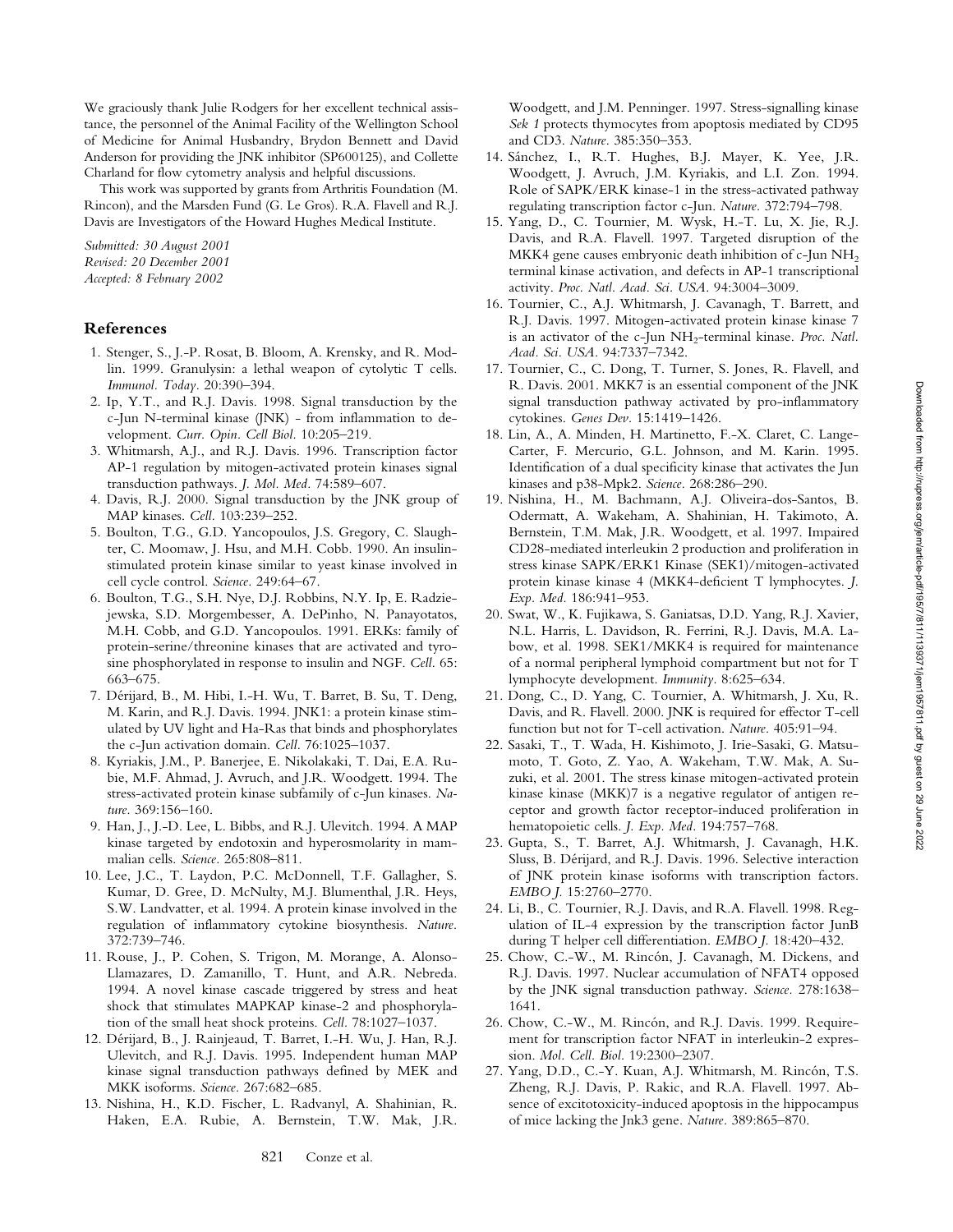- 28. Weiss, L., A. Whitmarsh, D. Yang, M. Rincon, R. Davis, and R. Flavell. 2000. Regulation of c-Jun NH2 terminal kinase (Jnk) gene expression during T cell activation. *J. Exp. Med.* 191:139–146.
- 29. Su, B., E. Jacinto, M. Hibi, T. Kallunki, M. Karin, and Y. Ben-Neriah. 1994. JNK is involved in signal integration during costimulation of T lymphocytes. *Cell.* 77:727–736.
- 30. Rincón, M., A. Whitmarsh, D.D. Yang, L. Weiss, B. Dérijard, P. Jayaraj, R.J. Davis, and R.A. Flavell. 1998. The JNK pathway regulates the *in vivo* deletion of immature CD4- CD8- thymocytes. *J. Exp. Med.* 188:1817–1830.
- 31. Sabapathy, K., Y. Hu, T. Kallunki, M. Schreiber, J.P. David, W. Jochum, E.F. Wagner, and M. Karin. 1999b. JNK2 is required for efficient T-cell activation and apoptosis but not for normal lymphocyte development. *Curr. Biol.* 9:116–125.
- 32. Sabapathy, K., T. Kallunki, J.-P. David, I. Graet, M. Karin, and E. Wagner. 2001. c-Jun NH2-terminal Kinase (JNK)1 and JNK2 have similar and stage-dependent roles in regulating T cell apoptosis and proliferation. *J. Exp. Med.* 193:317– 328.
- 33. Behrens, A., K. Sabapathy, I. Graef, M. Cleary, G. Crabtree, and E. Wagner. 2001. Jun N-terminal kinase 2 modulates thymocyte apoptosis and T cell activation through c-Jun and nuclear factor of activated T cell (NFAT). *Proc. Natl. Acad. Sci. USA.* 98:1769–1774.
- 34. Yang, D., D. Conze, A.J. Whitmarsh, T. Barrett, R.J. Davis, M. Rincón, and R.A. Flavell. 1998. Differentiation of CD4- T cells to Th1 cells requires MAP kinase JNK2. *Immunity.* 9:575–585.
- 35. Dong, C., D. Yang, M. Wysk, A.J. Whitmarsh, R.J. Davis, and R.A. Flavell. 1998. Defective T cell differentiation in the absence of JNK1. *Science.* 282:2092–2095.
- 36. Constant, C., C. Dong, D. Yang, M. Wysk, R. Davis, and R. Flavell. 2000. JNK1 is required for T cell-mediated immunity against *Leishmania major* infection. *J. Immunol.* 165: 2671–2676.
- 37. Kuan, C.Y., D.D. Yang, D.R. Samanta Roy, R.J. Davis, P. Rakic, and R.A. Flavell. 1999. The Jnk1 and Jnk2 protein kinases are required for regional specific apoptosis during early brain development. *Neuron.* 22:667–676.
- 38. Sabapathy, K., W. Jochum, K. Hochedlinger, L. Chang, M. Karin, and E.F. Wagner. 1999a. Defective neural tube morphogenesis and altered apoptosis in the absence of both JNK1 and JNK2. *Mech. Dev.* 89:115–124.
- 39. Kilbourne, E. 1969. Future influenza vaccines and the use of genetic recombinants. *Bull. World Health Organ.* 41:643–645.
- 40. Lumsden, J., J. Roberts, N. Harris, R. Peach, and F. Ronchese. 2000. Differential requirement for CD80 and CD80/86-dependent costimulation in the lung immune response to an influenza virus infection. *J. Immunol.* 164:79–85.
- 41. Harris, N., C. Campbell, G.L. Gros, and F. Ronchese. 1997. Blockade of CD28/B7 co-stimulation by mCTLA4-H $\gamma$ 1 inhibits antigen-induced lung eosinophilia but not Th2 cell development or recruitment in the lung. *Eur. J. Immunol.* 27: 155–161.
- 42. Rincón, M., J. Anguita, T. Nakamura, E. Fikrig, and R.A. Flavell. 1997. IL-6 directs the differentiation of IL-4–producing CD4- T cells. *J. Exp. Med.* 185:461–469.
- 43. Rincón, M., B. Dérijard, C.-W. Chow, R.J. Davis, and R.A. Flavell. 1997. Reprogramming the signaling requirement for AP-1 (activator protein-1) activation during differentiation of precursor CD4- T cells to effector Th1 and Th2 cells. *Genes Funct.* 1:51–68.
- 44. Kamogawa, Y., L.-A.E. Minasi, S. Carding, K. Bottomly, and R.A. Flavell. 1993. The relationship of IL-4 and IFN $\gamma$ producing T cells studied by lineage ablation of IL-4-producing cells. *Cell.* 75:985–995.
- 45. Rincón, M., A. Tugores, A. López-Rivas, A. Silva, M. Alonso, M.O. de Lándazuri, and M. López-Botet. 1988. Prostaglandin E2 and the increase of intracellular cAMP inhibit the expression of interleukin 2 receptors in human T cells. *Eur. J. Immunol.* 18:1791–1796.
- 46. Schreiber, E., P. Matthias, M.M. Müller, and W. Shaffner. 1989. Rapid detection of octamer binding proteins with 'mini'-extracts prepared from a small number of cells. *Nucleic Acids Res.* 17:6419.
- 47. Tugores, A., M.A. Alonso, F. Sánchez-Madrid, and M.O. de Landázuri. 1992. Human T cell activation through the activation-inducer molecule/CD69 enhances the activity of transcription factor AP-1. *J. Immunol.* 148:2300–2306.
- 48. Angel, P., M. Imagawa, R. Chiu, B. Stein, R.J. Imbra, H.J. Rahmsdorf, C. Jonat, P. Herrlich, and M. Karin. 1987. Phorbol ester-inducible genes contain a common cis element recognized by a TPA-modulated trans-acting factor. *Cell.* 49: 729–739.
- 49. Lee, W., P. Mitchell, and R. Tjian. 1987. Purified transcription factor AP-1 interacts with TPA-inducible enhancer elements. *Cell.* 49:741–752.
- 50. Rooney, J.W., M.R. Hodge, P.G. McCaffrey, A. Rao, and L.H. Glimcher. 1994. A common factor regulates both Th1 and Th2-specific cytokine gene expression. *EMBO J.* 13: 625–633.
- 51. Montminy, M.R., and L.M. Bilezikijan. 1987. Binding of nuclear protein to the cyclic-AMP response element of the somatostatin gene. *Nature.* 328:175–178.
- 52. Sperisen, P., S.M. Wang, E. Soldaini, M. Pla, C. Rusterholz, P. Bucher, P. Corthesy, P. Reichenbach, and M. Nabholz. 1995. Mouse interleukin-2 receptor alpha gene expression. Interleukin-1 and interleukin-2 control transcription via distinct cis-acting elements. *J. Biol. Chem.* 270:10743–10753.
- 53. Rincón, M., and R.A. Flavell. 1994. AP-1 transcriptional activity requires both T-cell receptor-mediated and co-stimulatory signals in primary T lymphocytes. *EMBO J.* 13:4370– 4381.
- 53a.Arbour, N. D. Naniche, D. Homann, R.J. Davis, R.A. Flavell, and M.B.A. Oldstone. 2002. c-Jun NH<sub>2</sub>-terminal kinase (JNK)1 and JNK2 signaling pathways have divergent roles in CD8- T cell–mediated antiviral immunity. *J. Exp. Med.* 195: 801–810.
- 54. Bennett, B.L., D.T. Sasaki, B.W. Murray, E.C. O'Leary, S.T. Sakata, W. Xu, J.C. Leisten, A. Motiwala, S. Pierce, Y. Satoh, et al. 2001. SP600125, an anthrapyrazolone inhibitor of Jun N-terminal kinase. *Proc. Natl. Acad. Sci. USA.* 98: 13681–13686.
- 55. Chow, C.W., and R.J. Davis. 2000. Integration of calcium and cyclic AMP signaling pathways by 14-3-3. *Mol. Cell. Biol.* 20:702–712.
- 56. Shuford, W.W., K. Klussman, D.D. Tritchler, D.T. Loo, J. Chalupny, A.W. Siadak, T.J. Brown, J. Emswiler, H. Raecho, C.P. Larsen, et al. 1997. 4-1BB costimulatory signals preferentially induce CD8<sup>+</sup> T cell proliferation and lead to the amplification in vivo of cytotoxic T cell responses. *J. Exp. Med.* 186:47–55.
- 57. Merritt, C., H. Enslen, N. Diehl, D. Conze, R. Davis, and M. Rincón. 2000. Activation of p38 mitogen-activated protein kinase in vivo selectively induces apoptosis of CD8<sup>+</sup> but